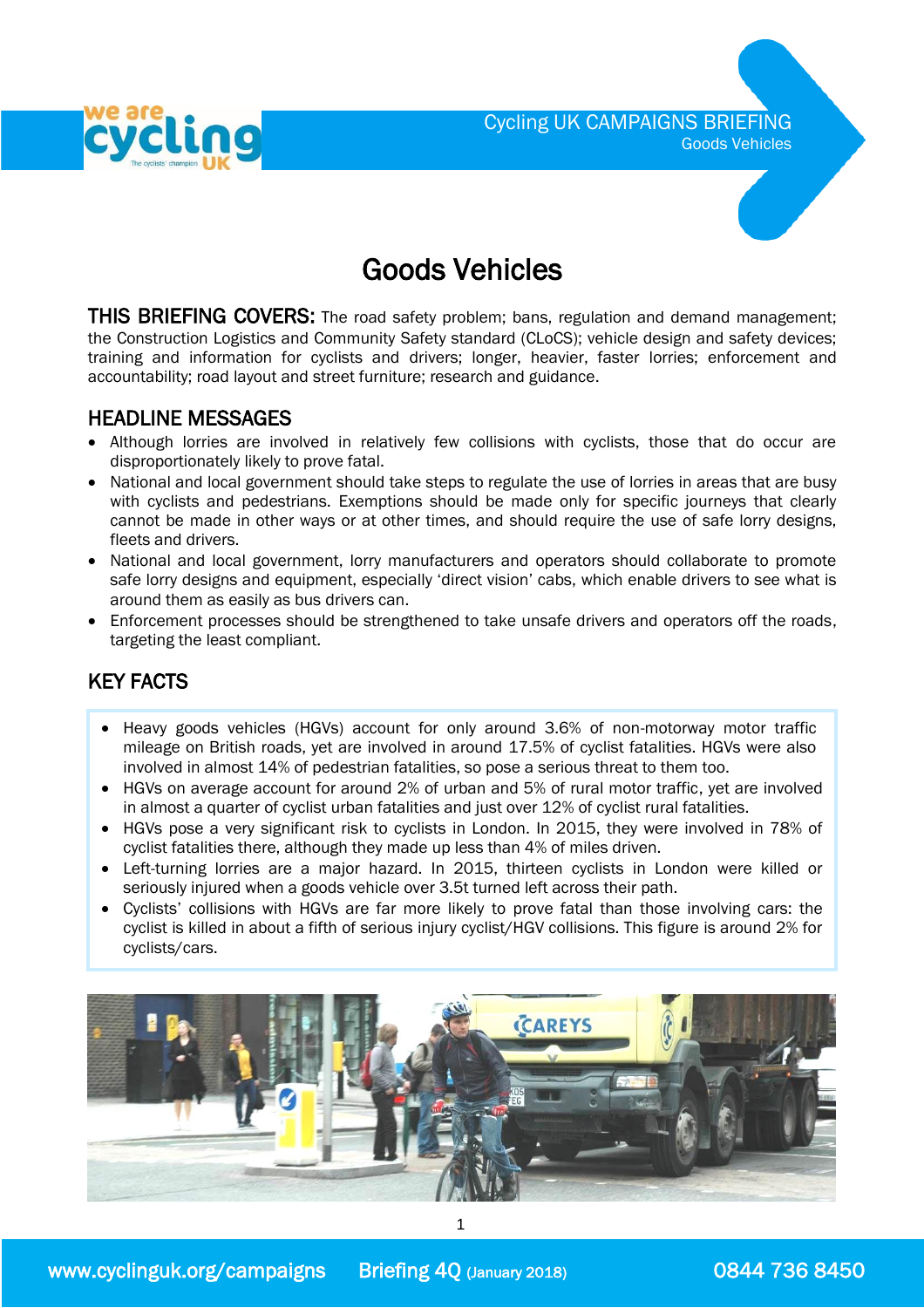

Cycling UK CAMPAIGNS BRIEFING

Goods Vehicles

# Cycling UK VIEW

- Lorries pose a disproportionate threat to cyclists.
- The most important measure is to eliminate the source of lorry danger in areas where people cycle or want to cycle, principally by regulating HGV use on urban roads when they are likely to be at their busiest with cyclists and pedestrians.
- Exemptions to the rules should apply only for specific journeys that clearly cannot be made in other ways or at other times, and should require lorries and their drivers and operators to conform to strict safety standards that maximise the safety of pedestrians and cyclists.
- To help reduce the demand for lorry movements in urban areas:
	- o loads from the largest lorries should be transferred to smaller vehicles, e.g. through transhipment depots on the edges of towns/cities;
	- $\circ$  as much freight movement as possible should be shifted to rail and/or waterborne transport; and, where practical, to cargo cycles;
	- o councils and operators should work together on safe lorry routing strategies.
- CLoCS (Construction Logistics and Community Safety standard) should be adopted as a national standard for safer lorry equipment, driver training and fleet management. Local authorities should also make it a condition of planning permission, or section 106 agreements.
- Designing 'direct vision' into lorry cabs is one of the most effective ways of protecting cyclists and pedestrians on the outside. The Government should therefore introduce a national 'direct vision standard', modelled on the scheme being introduced for the capital by the Mayor of London.
- Other safety features that may be of benefit are mirrors, cameras, sensors, sideguards, intelligent speed adaptation and warning stickers.
- For lorry drivers, cycle awareness and practical cycle training should become a fully integrated and compulsory element of the professional training/qualifying process.
- For cyclists, training on how to interact with goods vehicles as safely as possible is beneficial. Publicity campaigns and educational events for drivers and cyclists alike also help highlight the hazards and how to avoid them.
- Cycling UK opposes moves to introduce longer and/or heavier lorries, unless they are strictly confined to motorways.
- All the responsible agencies (e.g. police, DVSA, local authorities and the Health and Safety Executive), should promote and enforce safe driving and vehicle standards for lorries. The Government should set up a national scheme to promote collaboration between these agencies, based on the model of TfL's London Freight Enforcement Partnership.
- Traffic Commissioners should use their powers to act against irresponsible operators and drivers, and be assured of the resources to do so.
- Individual haulage companies and the associations that represent them should develop, publish, maintain and monitor strategies, action plans and fleet management practices that minimise the risks goods vehicles pose to cyclists. Where appropriate, these should be produced jointly with local authorities and enforcement agencies and have regard to the advice and guidance provided by groups representing vulnerable road users.
- Procurement policies, especially from public authorities, should stipulate that the supply and delivery of goods and services takes vulnerable road users' safety into account; and that the operators comply with set, high standards (e.g. CLoCS for construction-related activities, or the equivalent for other operations such as waste disposal).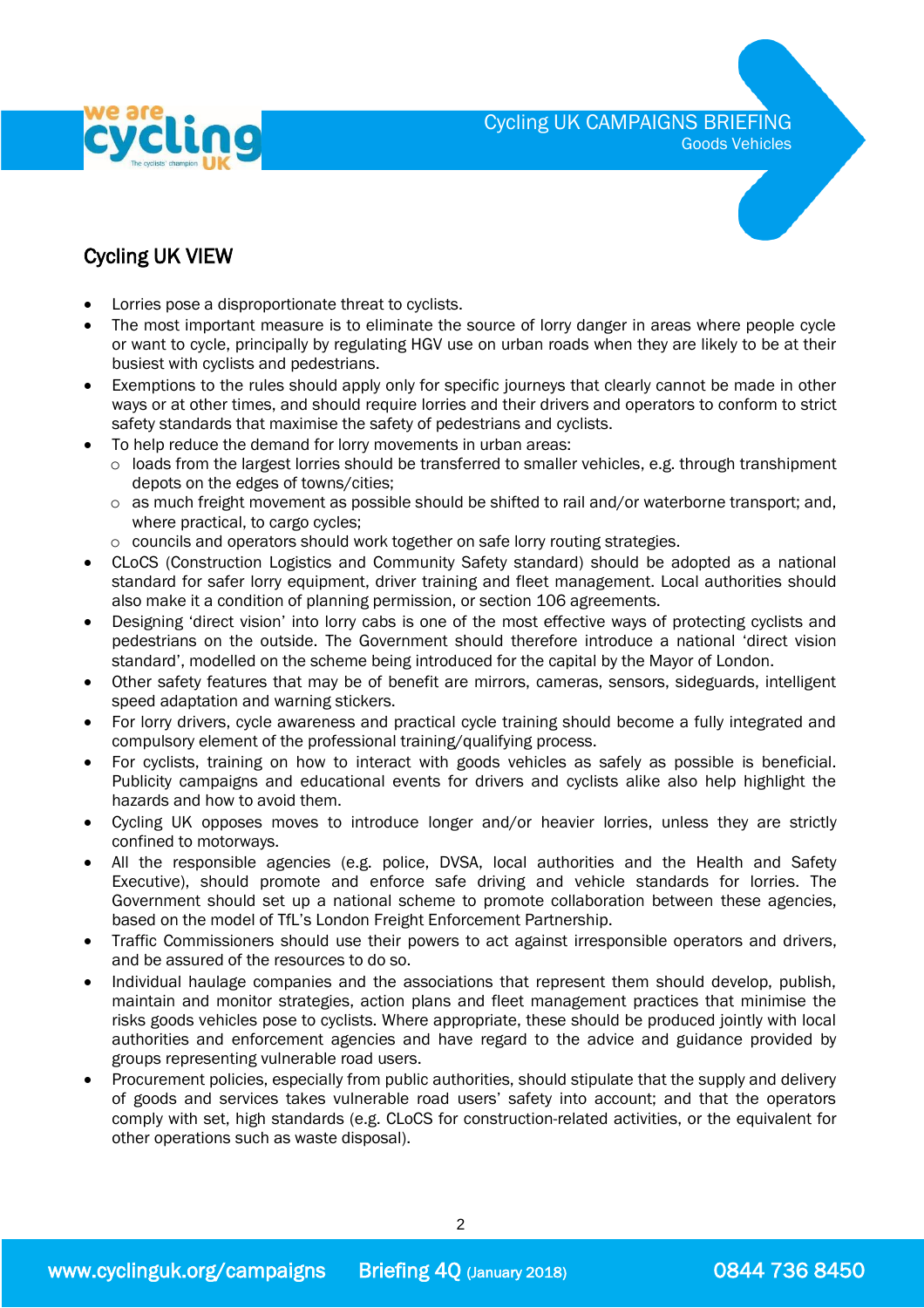

Cycling UK VIEW (cont.):

- To make it easier to check that haulage companies are reputable, their Operator Compliance Risk Scores (OCRS) should be made public.
- Cyclists benefit from road layouts and street furniture (e.g. 'Trixi' mirrors) that facilitate safe interaction between them and lorries.
- Research into the efficacy of all the above measures needs to be done, with the DfT, TfL, other local authorities and operators all collaborating EU-wide, as required. This should result in clear, consistent guidance for all operators and authorities.

# BACKGROUND INFORMATION

### 1. The road safety problem

 $\overline{\phantom{a}}$ Cycling UK view: Lorries pose a disproportionate threat to cyclists.

a. Collisions with cyclists 2012-16, Great Britain *(see endnote 1 for sources of GB traffic/casualty statistics quoted below):*

- On average each year, heavy goods vehicles (HGVs)<sup>2</sup> accounted for just 3.6% of non-motorway motor traffic mileage on British roads, yet were involved in around 17.5% of cyclists' fatalities. HGVs were also involved in over 14% of pedestrian fatalities, so pose a serious threat to them too.
- Looking at the split between urban and rural roads (and still excluding motorways), lorries on average accounted for around 2% of urban and 5% of rural motor traffic, yet they were involved in almost a quarter of urban cyclist fatalities for cyclists and just over 12% of rural fatalities.

| Cyclist fatalities involving HGVs (GB roads) 2012-16 |                         |                                     |                                 |                  |                                     |                              |                  |                                     |                              |  |  |  |
|------------------------------------------------------|-------------------------|-------------------------------------|---------------------------------|------------------|-------------------------------------|------------------------------|------------------|-------------------------------------|------------------------------|--|--|--|
| Year                                                 | Urban                   |                                     |                                 | <b>Rural</b>     |                                     |                              | All areas        |                                     |                              |  |  |  |
|                                                      | <b>Killed</b><br>by HGV | <b>Killed</b><br>by all<br>vehicles | $\%$<br><b>Killed</b><br>by HGV | Killed<br>by HGV | <b>Killed</b><br>by all<br>vehicles | %<br><b>Killed</b><br>by HGV | Killed<br>by HGV | <b>Killed</b><br>by all<br>vehicles | %<br><b>Killed</b><br>by HGV |  |  |  |
| 2012                                                 | 12                      | 54                                  | 22                              | 11               | 64                                  | 17                           | 23               | 118                                 | 19                           |  |  |  |
| 2013                                                 | 12                      | 46                                  | 26                              | 6                | 63                                  | 10                           | 18               | 109                                 | 17                           |  |  |  |
| 2014                                                 | 12                      | 51                                  | 24                              | 8                | 62                                  | 13                           | 20               | 113                                 | 18                           |  |  |  |
| 2015                                                 | 12                      | 49                                  | 24                              | 6                | 51                                  | 12                           | 18               | 100                                 | 18                           |  |  |  |
| 2016                                                 | 10 <sup>1</sup>         | 43                                  | 23                              | 6                | 59                                  | 10                           | 16               | 102                                 | 16                           |  |  |  |
| Annual<br>average                                    | 12                      | 49                                  | 23.9                            |                  | 60                                  | 12.3                         | 19               | 108                                 | 17.5                         |  |  |  |

- Cyclists' collisions with HGVs are far more likely to prove fatal than those involving cars: the cyclist is killed in about a fifth of serious injury cyclist/HGV collisions. This figure is around 2% for cyclists/cars. Equally, HGVs are involved in only about 1.4% of slight injuries to cyclists, but 17.5% of cyclists' fatalities.
- HGVs pose a very significant risk to cyclists in London. In 2015, they were involved in 78% of cyclist fatalities there, although they made up less than 4% of miles driven.<sup>3</sup> In fact, in GB as a whole, a high proportion of cyclists' deaths involving HGVs happen in London: all told in 2015, there were 18 cyclist fatalities involving HGVs in GB, seven of them in London. TfL and the Mayor of London are tackling the risk with a number of exemplary initiatives, e.g. a Direct Vision Standard, the Safer Lorries Scheme, and the London Freight Enforcement Partnership – see below).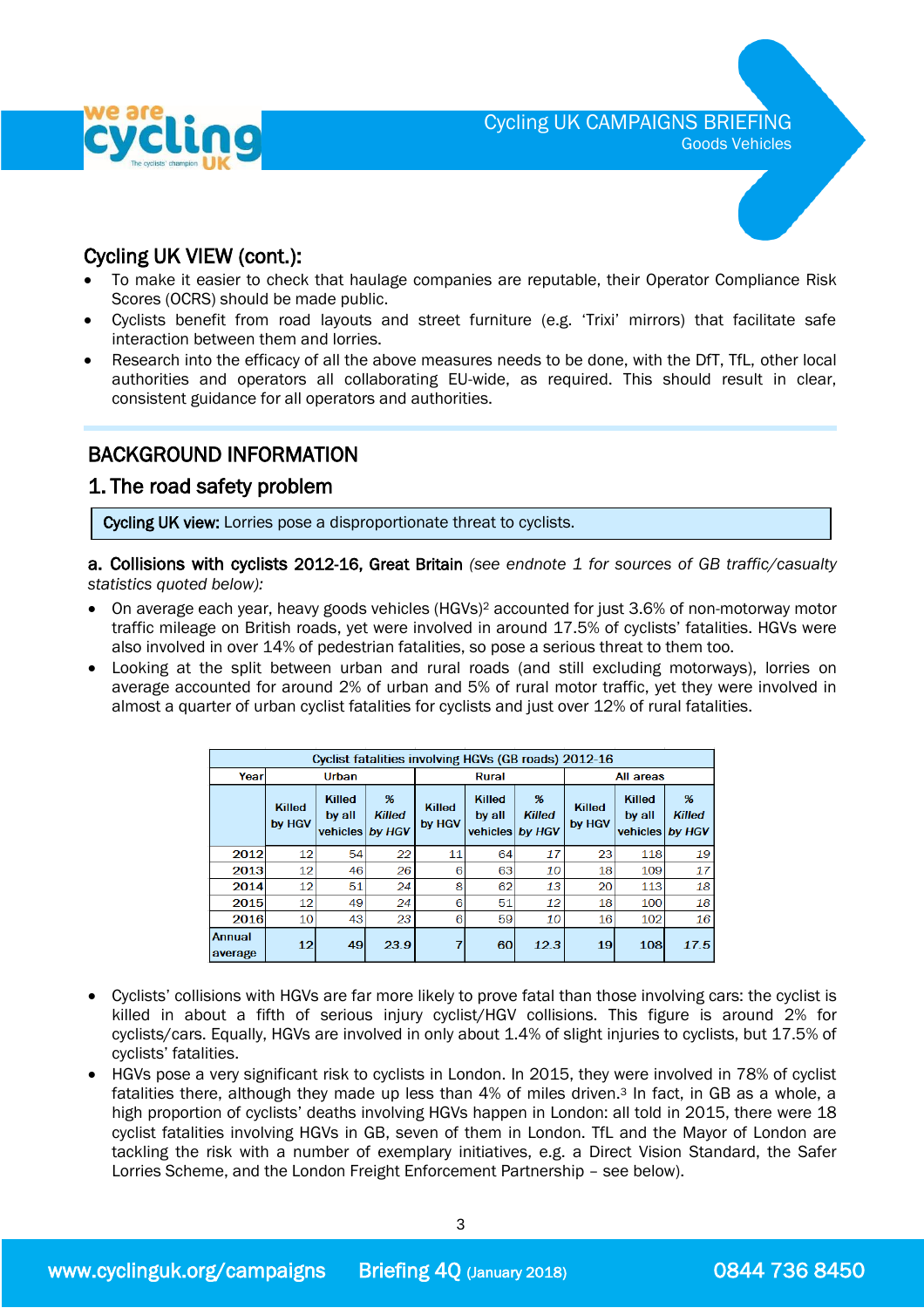

Goods Vehicles

- Most collisions between cyclists and HGVs occur during lorry manoeuvres and/or at junctions. 4
- In 2015, thirteen cyclists in London were killed or seriously injured when a goods vehicle over 3.5t turned left across their path (see table right).<sup>5</sup>

| Pedal cyclists killed or seriously injured in collisions with goods vehicles, by manoeuvre London 2015                             |   |                                                    |   |  |  |  |  |  |
|------------------------------------------------------------------------------------------------------------------------------------|---|----------------------------------------------------|---|--|--|--|--|--|
|                                                                                                                                    |   | Goods under 3.5t Goods 3.5 to 7.5t Goods over 7.5t |   |  |  |  |  |  |
| Vehicle turns right across path of cycle                                                                                           |   |                                                    |   |  |  |  |  |  |
| Vehicle turns left across path of cycle                                                                                            | 6 | 5                                                  | 8 |  |  |  |  |  |
| Cycle hits open door /swerves to avoid open door of<br>vehicle                                                                     | 4 | $\Omega$                                           | 0 |  |  |  |  |  |
| Vehicle fails to give way or disobeys junction control &<br>collides with cycle                                                    | з | o                                                  | o |  |  |  |  |  |
| Vehicle collides with cyclist or loses control while<br>overtaking                                                                 |   |                                                    | o |  |  |  |  |  |
|                                                                                                                                    |   |                                                    |   |  |  |  |  |  |
| Note: This table lists the five most commonly occuring first conflicts with any vehicle                                            |   |                                                    |   |  |  |  |  |  |
| Source: Collisions and casualties on London's roads: Annual Report 2015 (TfL, Nov 2016). http://content.tfl.gov.uk/collisions-and- |   |                                                    |   |  |  |  |  |  |
| easulaties-on-londons-roads-annual-renort-2015 ndf                                                                                 |   |                                                    |   |  |  |  |  |  |

#### Vans and light goods vehicles

 Vans and light goods vehicles (i.e. vehicles not exceeding 3.5 tonnes), are less of a threat: from 2012-2016, they accounted for about 14.6% of non-motorway motor traffic, and were involved in 4.6% of cyclist fatalities.<sup>6</sup> However, the volume of van traffic is growing significantly, and this could have an adverse impact on cyclists' safety (see also 2c, 'Distribution centres' below).

### b. Speeding

DfT figures for 2016 suggest that:7

- Around 24% of articulated HGVs exceeded their 50 mph limit on single carriageways; 43% exceeded the limit on 30 mph roads (2% by 10 mph+, and 8% by between five to 10 mph); and 71% exceeded the limit on 20 mph roads (5% by 10 mph+, and 21% by between five and 10 mph).
- 73% of rigid HGVs exceeded the limit on 20 mph roads, 51% on 30 mph roads, and 28% on single carriageways.

Note: i. speed limits for HGVs of 7.5 tonnes+ on single and dual carriageways were raised in April 2015 (see 6b).<sup>8</sup> ii. HGVs must be fitted with speed limiters restricting them to speeds of 56mph.

#### Left-turning lorries: top tips for cyclists

- Take great care when approaching the rear of lorries and, as a general rule, do not undertake them.
- However, the road layout might mean that this is sometimes difficult to avoid. For example, if you are riding in a lane designated for buses, cycles and taxis, and the traffic in the outside lane is stationary or barely moving, you may find yourself passing a lorry on its left-hand side anyway. Similarly, you might find that a lorry starts to overtake you, but in the end pulls up at traffic lights alongside before completing their overtaking manoeuvre. If this happens, it can make sense to move past and in front of the lorry at the lights, making sure if possible that the driver has seen you. This may be better than remaining invisible to the driver on the inside of the lorry by the kerb.
- When in the proximity of a lorry, or approaching one from the rear, always assess the situation carefully. Remember that it is unwise to assume that a lorry driver has seen you if you have ridden up or find yourself on the left-hand side of the vehicle. Similarly, lorry manoeuvres can be deceptive: just because you haven't seen anything to suggest that a lorry is about to turn left, it doesn't mean that it won't.

Extract from Cycling UK's *Ten Top Tips for Cycling in Traffic* [www.cyclinguk.org/article/cycling-guide/top-ten-tips-for-cycling-in-traffic](http://www.cyclinguk.org/article/cycling-guide/top-ten-tips-for-cycling-in-traffic)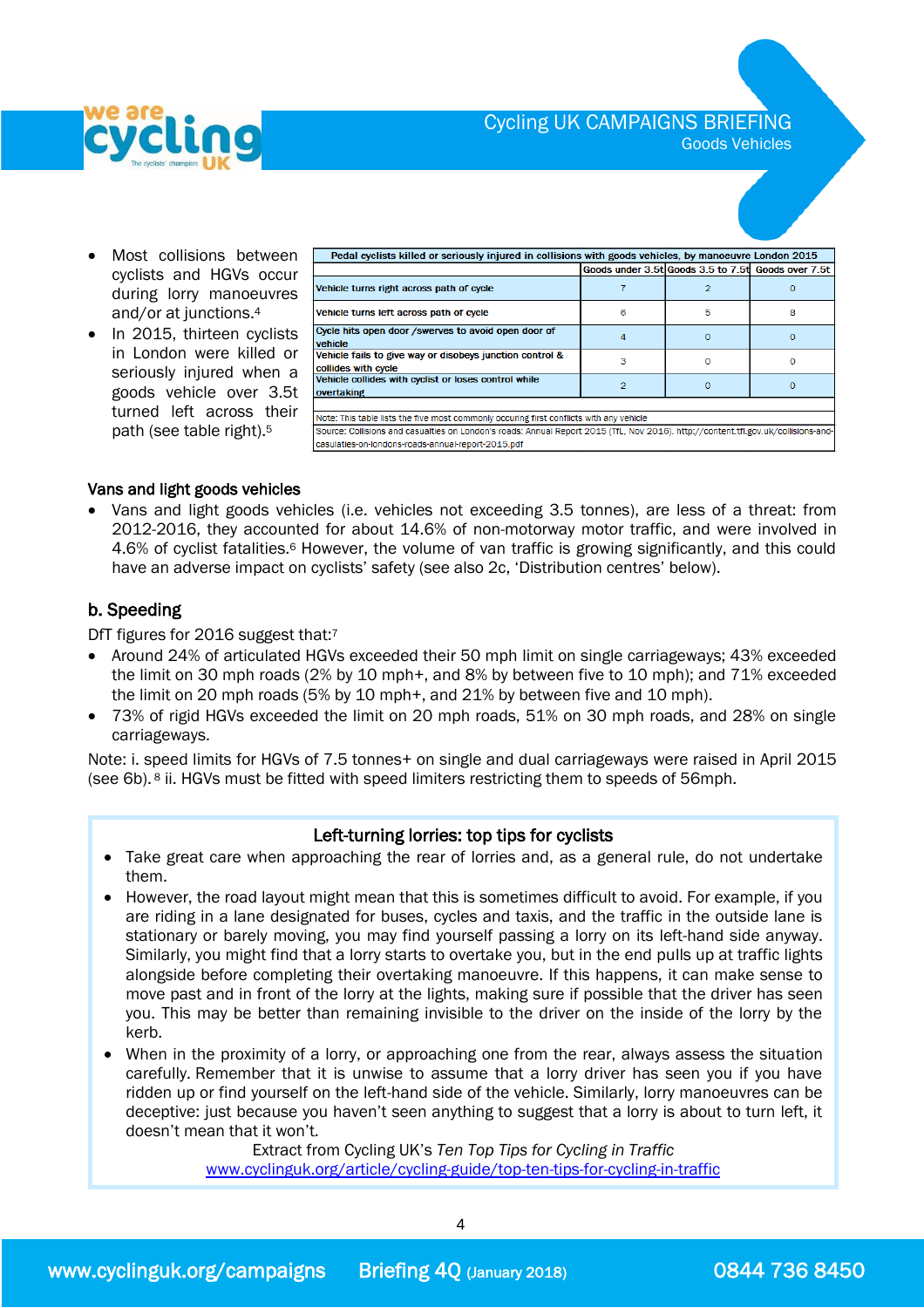

The following sections explain the measures that government, operators, enforcement agencies and drivers and cyclists need to take to tackle the disproportionate threat that lorries pose to cyclists.

### 2. Bans, regulation and demand management

### $\overline{a}$ Cycling UK view:<br>c. The meet im:

- The most important measure is to eliminate the source of lorry danger in areas where people cycle or want to cycle, principally by regulating HGV use on urban roads when they are likely to be at their busiest with cyclists and pedestrians.
- Exemptions to the rules should apply only for specific journeys that clearly cannot be made in other ways or at other times, and should require lorries and their drivers and operators to conform to strict safety standards that maximise the safety of pedestrians and cyclists.
- To help reduce the demand for lorry movements in urban areas:
	- o loads from the largest lorries should be transferred to smaller vehicles, e.g. through transhipment depots on the edges of towns/cities;
	- o as much freight movement as possible should be shifted to rail and/or waterborne transport; and, where practical, to cargo cycles;
	- o councils and operators should work together on safe lorry routing strategies.

### a. Regulating lorry traffic in urban areas

While urban environments have changed dramatically over the last two decades - with many more cyclists in London, for instance - the basic design of much of the HGV fleet has hardly altered since the 1970s.

The most serious risk to pedestrians and cyclists comes from the largest, heaviest vehicles that seat the driver high up and provide only limited 'direct vision' from the cab, i.e. mainly (but by no means exclusively) HGVs used on off-road sites, and long-haul lorries. ('Direct vision' refers to a driver's ability to see what is going on outside their cab without using the indirect means of mirrors or cameras – for more, see 4a).

Naturally, the design and commercial viability of many such vehicles has been dictated by their chief operating purpose. For example, contractors working on landfill, construction or quarry sites favour vehicles with a high ground clearance able to cope with the terrain (even though they only spend a tiny amount of their time in off-road conditions – about 2% of it in London9). These vehicles (or N3Gs) however, present a particular threat to pedestrians and cyclists (apart from the limited direct view from the cab, they are exempt from the requirement to fit under-run protection).

Longer goods lorries also seat the driver high up because a lower position makes them problematic to drive hundreds of miles on motorways and, at present, their necessarily large engines have to be situated beneath the cab because they would otherwise fail to comply with the prevailing EU regulations on length (Note: this should no longer be the case once EU regulations on cab profile are eventually introduced - see 4b below). Although equally unsuited to urban areas, these long goods vehicles are less of a threat in practice because, with costs and efficiency in mind, operators usually try to avoid sending them into tight, congested urban streets anyway.

Notwithstanding, in their current form, none of these vehicles is safe for use in busy urban environments. It follows that taking steps to ban them *at all times* makes the best sense, especially given that one of the first health and safety principles is to see whether a risk can be completely eliminated rather than merely mitigated.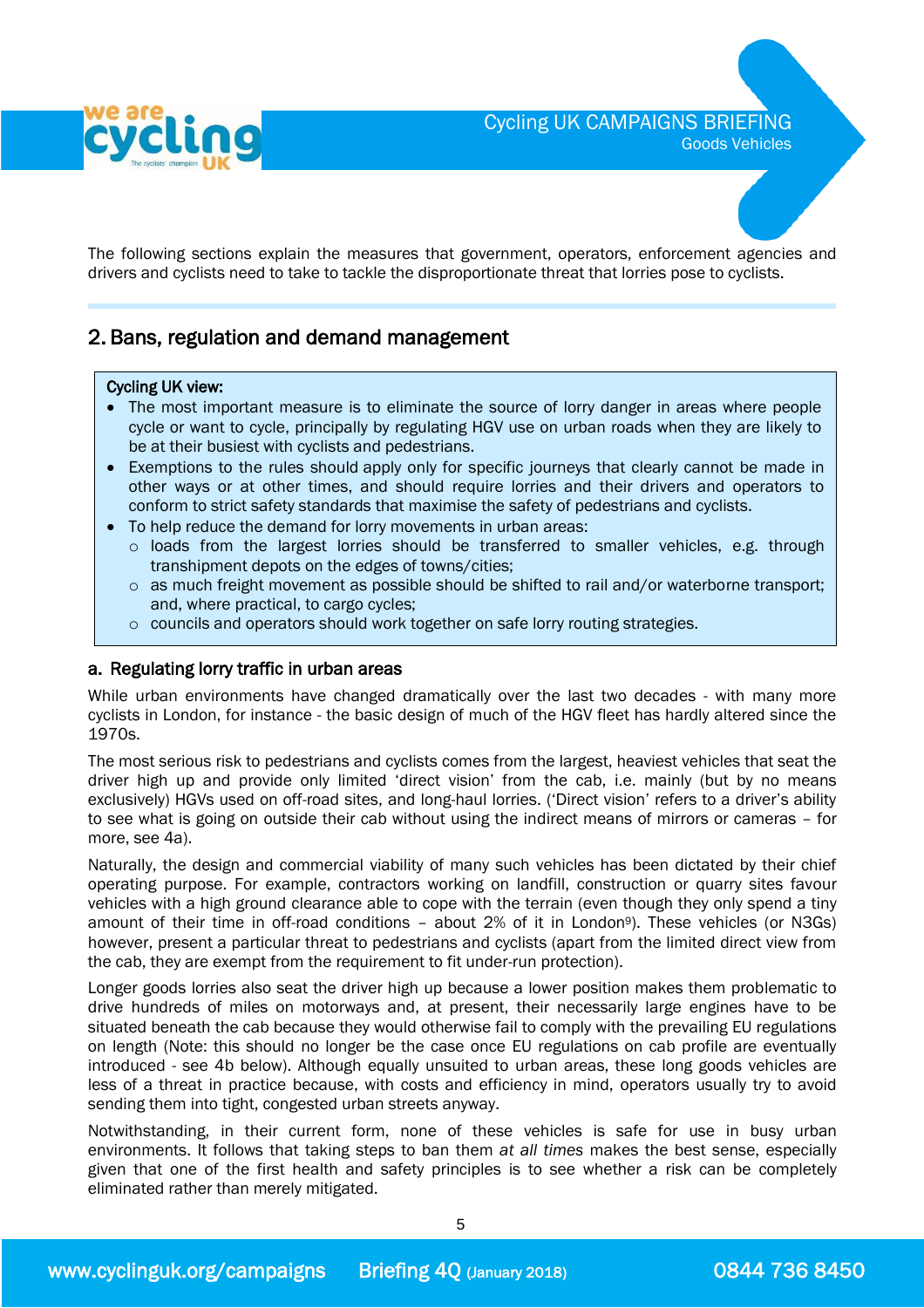

There are ways of making such bans both feasible and acceptable to operators. For example, there would be no need for N3G vehicles to operate on off-road sites if the quality of the roads within them were improved. Instead, it would be possible to use lower vehicles that offer drivers direct vision. Most construction vehicles are too short to come up against the current EU length restraints, and there is nothing to stop manufacturers producing safer models now, or operators from buying them. Thus, even if such vehicles were restricted to certain hours/routes, there would be no need to ban them from the street network altogether.

For longer lorries, the introduction of out-of-town distribution centres is a good solution, as is routing them away from streets busy with cyclists and pedestrians (see 2c below).

Local authority powers: councils already have powers to regulate lorry traffic. Under the *Road Traffic Regulation Act 1984*10*,* they can introduce lorry control measures such as weight and loading restrictions or restrictions/prohibitions on movements by vehicles of certain widths, heights and weights, in certain streets/areas, at certain times of day etc. They can also insist on limiting lorry movements as part of the conditions for planning permission for construction depots and sites, and new developments, and through Section 106 agreements (England & Wales) / Section 75 agreements (Scotland). (See also 7b below).

Transport for London has introduced a 'Safer Lorry Scheme' and is currently working towards a progressive ban on the least safe vehicles from London's roads by 2020, based on a 'direct vision standard'. Cycling UK strongly supports these moves. See boxes on p10 & p12 for more.

### Lorry control case studies

Each city is unique, so what works in one may not necessarily be successful in another, particularly if they are in different countries with different legal frameworks and attitudes towards cycling.

Proposals for bans and restrictions therefore need to be assessed in the light of the area's own individual circumstances, but conducting research into European examples of best practice would be a useful exercise. Dublin and Paris are often cited as noteworthy examples:

In Dublin, the council introduced a *HGV Management Strategy* in 2007 to encourage use of a new, direct tunnel between Dublin Port and the national road network for HGVs. They also wanted to enhance the city centre environment. However, the rules only apply to very large container vehicles and not to the sort of construction industry vehicles that put cyclists most at most risk.

Dublin's Strategy bans 5+ axle vehicles from 7am-7pm, seven days a week, from a designated cordon area. A limited permit scheme operates for 5+ axle vehicles that need to load/unload within the city centre area. The result has been a dramatic reduction of 5+ axle vehicles within the city centre of between 80 - 94% on different routes within the cordon area. Around 6,050 5+ axle HGVs per day use the Port Tunnel and the council issues an average of 80 permits per day. [www.dublincity.ie/hgv](http://www.dublincity.ie/hgv)

In Paris, the aim of the lorry control regime is to keep the largest vehicles off the road during the rush hour. It is therefore linked to lorry size. However, there are permanent exemptions for vehicles used for various specific functions, including tankers and those transporting materials to or from building sites, the type of vehicles that typically put cyclists at most risk.

[www.fta.co.uk/export/sites/fta/\\_galleries/downloads/european\\_driving\\_restrictions/france.pdf](http://www.fta.co.uk/export/sites/fta/_galleries/downloads/european_driving_restrictions/france.pdf) Essentially, the rules mean that transport operators using vehicles with a surface of less than 29m<sup>2</sup> (if they are not propelled by an electric, gas or hybrid engine) are only authorised to deliver or load goods between 10pm and 5pm; and, in the case of vehicles with a surface of  $43m^2$  or less, only between 10pm and 7am. Anything bigger than that needs a special dispensation.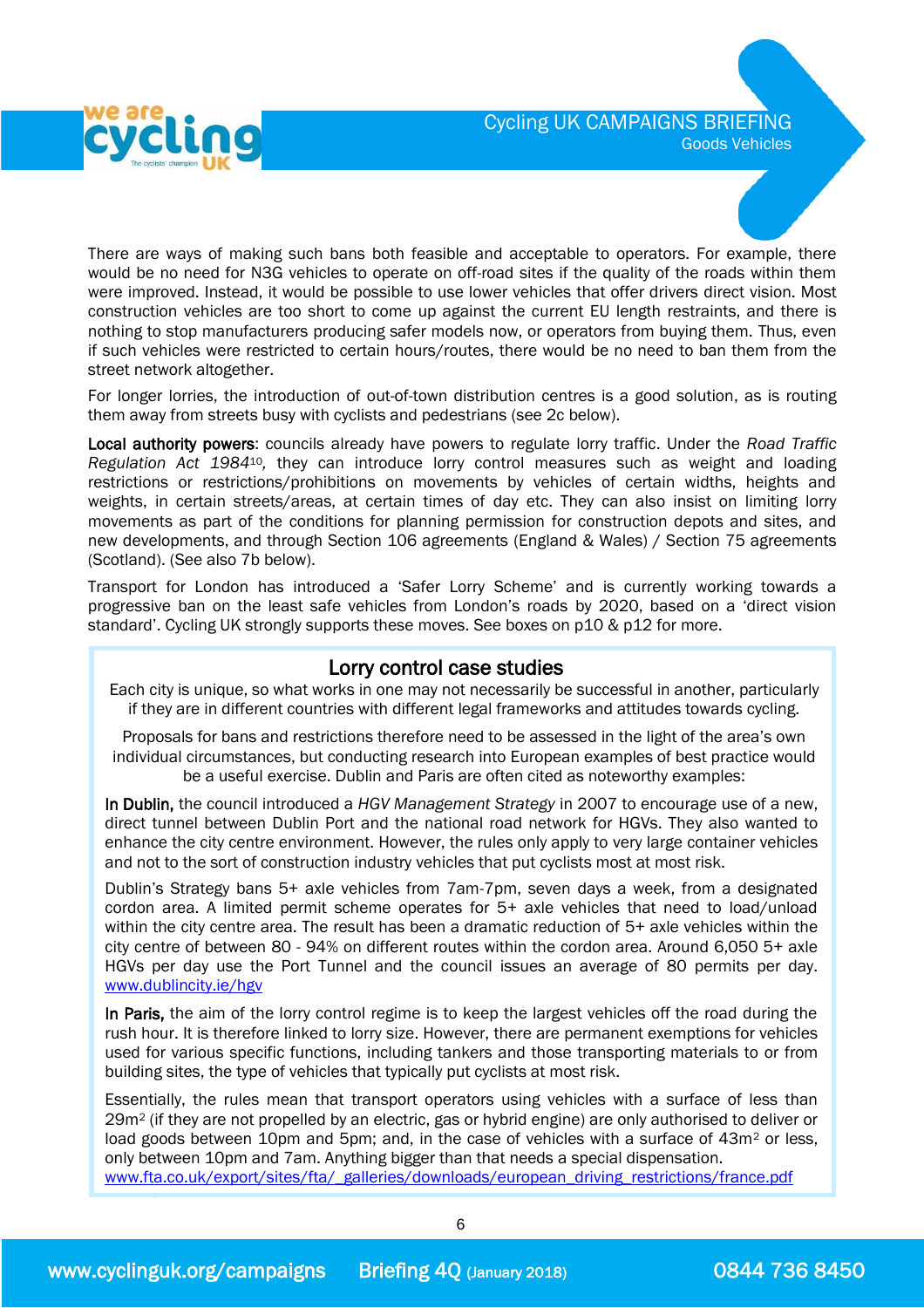

In practice, though, it is easier to ban some vehicles outright or at certain times from urban streets than it is others. For example, peak-time restrictions do not greatly affect the delivery of non-perishable, less urgent goods; nor do they have a serious impact on vehicles - usually longer lorries - that are, as mentioned, often scheduled to avoid congested areas and use the major road network instead.

On the other hand, construction and tipper vehicles - usually shorter lorries - are much harder to restrict (cement mixers, for instance, may have to operate and deliver continuously to a construction site where a lengthy, continuous concrete-pour is taking place).

For logistical reasons, exemptions to bans, route and time restrictions are inevitable, but in Cycling UK's view, these should be strictly limited, apply only for specific journeys that genuinely cannot be made in other ways or at other times, and to vehicles that comply with strict standards that maximise safety for cyclists and pedestrians (e.g. CLoCS (Construction Logistics and Community Safety) standard for construction vehicles (see section 3 below), and TfL's 'Direct Vision Standard (see box on p10 below).

Exemptions for certain vehicles may also be justified along specific routes with high quality protected cycle facilities.

### c. Routing, 'out-of-hours' deliveries and distribution centres

Apart from bans and restrictions (see above), there are other measures that help reduce the volume of lorries on urban streets:

#### Routing

Operators can minimise the problems and hazards their vehicles cause by routing them away from roads and streets that are busy with cyclists, pedestrians and community activity. Digital mapping tools can help facilitate this. Naturally, it's important for local authorities to sign lorry route networks clearly, both for the benefit of lorry drivers and for other road users who may wish to avoid them.

### 'Out-of-hours' or night-time only deliveries

Although cyclists and pedestrians benefit if as many deliveries as possible are made outside the rush hour, residents and communities often object because of the disturbance it causes, particularly at night. It is not just the sound a lorry makes whilst driving that causes problems, but also the noises made while they're being unloaded. As a result, some councils restrict delivery activity at certain times.

Cycling UK is, in principle, in favour of night-time and out-of-hours deliveries, but only if: restrictions are also applied at busier times; the vehicles involved are cycle-friendly; and residents' quality of life is safeguarded. Limited permit schemes, promoting the use of smaller goods vehicles and evening-only deliveries to shops in residential areas may, for instance, help allay residents' concerns. Distribution centres away from residential areas should also be able to receive deliveries at night, with the goods being transferred to smaller vehicles and sent on at less unsociable times (see next page).

Given that technology is advancing on 'quiet' lorries, Cycling UK believes that the possibilities of out-ofhours deliveries should be kept under review. For further guidance, see:

- o DfT guidance on 'quiet deliveries': [www.gov.uk/government/publications/quiet-deliveries-demonstration-scheme.](http://www.gov.uk/government/publications/quiet-deliveries-demonstration-scheme)
- o Transport for London (TfL)'s advice on retiming deliveries without disturbing local residents: <https://tfl.gov.uk/info-for/deliveries-in-london/delivering-efficiently/retiming-deliveries>
- o The Freight Transport Association's (FTA) guide for local authorities on 'out of hours' deliveries [www.fta.co.uk/export/sites/fta/\\_galleries/downloads/night\\_time\\_deliveries/qdds\\_local\\_authority\\_fi](http://www.fta.co.uk/export/sites/fta/_galleries/downloads/night_time_deliveries/qdds_local_authority_field_guide.pdf) [eld\\_guide.pdf](http://www.fta.co.uk/export/sites/fta/_galleries/downloads/night_time_deliveries/qdds_local_authority_field_guide.pdf)
- o London Councils' Lorry Control Scheme Review: [www.londoncouncils.gov.uk/members](http://www.londoncouncils.gov.uk/members-area/member-briefings/transport/london-lorry-control-scheme-review)[area/member-briefings/transport/london-lorry-control-scheme-review](http://www.londoncouncils.gov.uk/members-area/member-briefings/transport/london-lorry-control-scheme-review)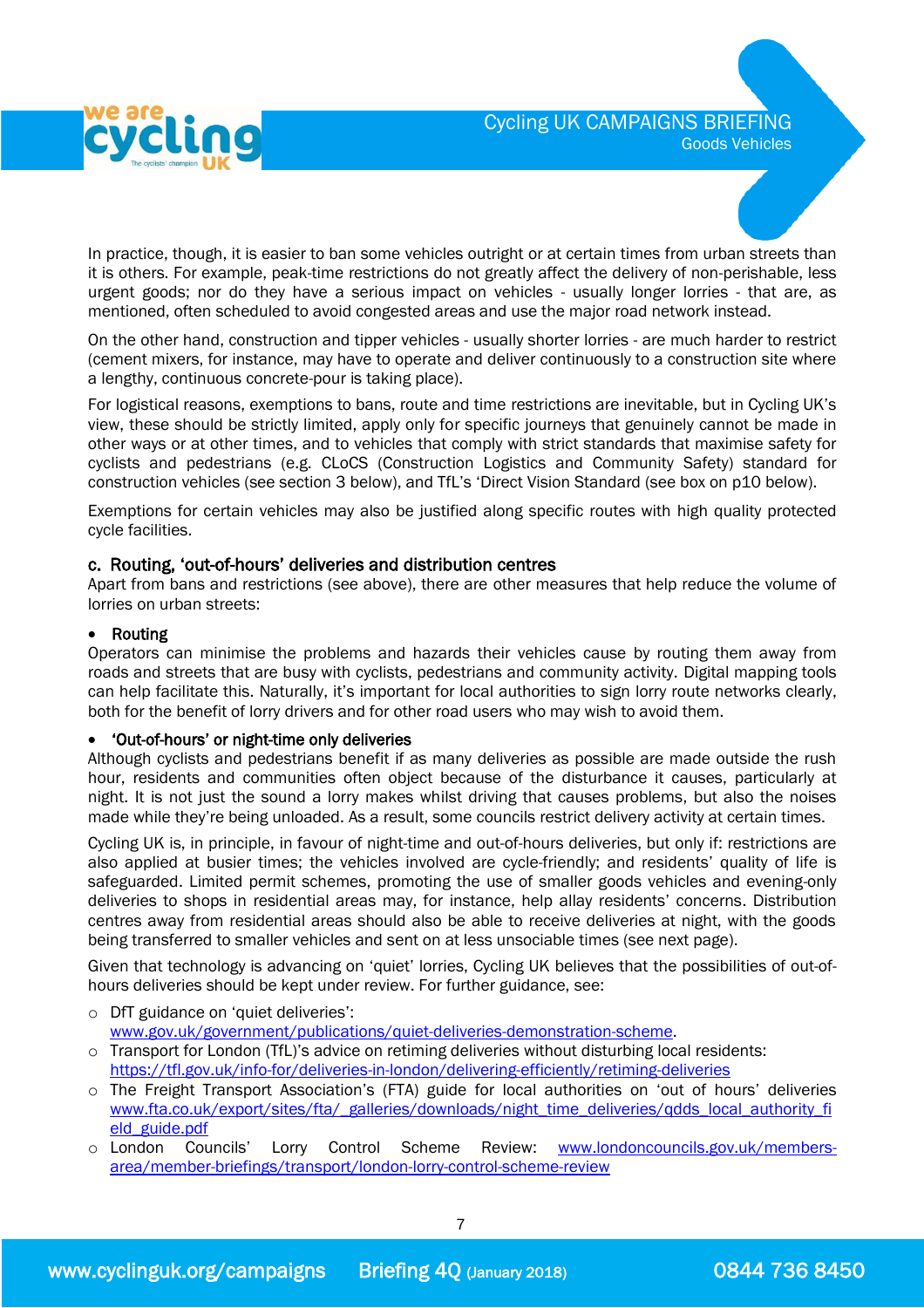



#### Distribution centres

Another way of reducing the volume of lorries on inner urban roads is to set up distribution centres on the periphery of the area for lorries to pass their loads onto smaller vehicles (including electric lorries and cargo bikes – see 2d below) for delivery further into the town or city. Large establishments can also get involved in schemes to reduce the number of freight vehicles delivering to them. A good example is Newcastle University's 'urban consolidation trial', which focuses on electric vehicles. <http://freightinthecity.com/2016/05/how-newcastle-university-has-learnt-to-love-consolidation/>

As long as the extra volume of lorries on the approaches to the centre doesn't become a new hazard in its own right (see 'lighter goods vehicles/vans' below), this measure could improve conditions for cyclists. It could also improve efficiency for freight operators, as congestion and the infrastructure typical of many urban areas are often a challenge for HGV drivers to negotiate (e.g. roundabouts that don't cater for their vehicle's turning circle).

#### Lighter goods vehicles/vans

Light vans currently present far less risk to cyclists than lorries (see 1a above). However, it is important to note that, thanks mostly to on-line shopping, they now account for considerably more traffic than in the past, increasing from 33 billion vehicle non-motorway miles in 2012, to 39 in 2016 (+18%).

Furthermore, these vehicles are not regulated nearly as strictly as heavier vehicles. Traffic Commissioners' remit, for example, only extends to HGVs (plus buses and coaches), while drivers only need a standard car driving licence to drive vans up to 3.5t. Cycling UK believes the Government should review the proliferation of light van traffic and its potential impact on road safety and congestion, and consider stricter regulation if necessary.

### d. Alternatives to road freight

Freight (cargo) cycles are an efficient and environmentally sound way of transporting and delivering loads in urban areas, helping to reduce the number of lorries and vans on the road, and the hazards and congestion they cause. Indeed, a report from CycleLogistics (a EU project to promote cargo cycles) has calculated that, potentially, 42% of all motorised trips for goods transportation in European cities could be shifted to cycles.<sup>11</sup> As no legal weight limit applies to the load carried by any cycle, the deciding factors are the machine's specification and the ability of the rider to propel it. Loads of around 24 kilos, however, are common, and with electric assist, yet heavier consignments can be carried (see an example from UPS in Basel, Switzerland:

[https://compass.ups.com/eco-friendly-package-delivery-bikes-debut-europe/\)](https://compass.ups.com/eco-friendly-package-delivery-bikes-debut-europe/).

Rail and water: Increasing the volume of goods transported by river is also a viable option for many cities, as is rail. This offers both road safety and air quality benefits. Research for the Campaign for Better Transport found that removing just 2,000 lorries a day from four specific roads would result in a 10% reduction in NOx and a 7% reduction in particulates from all road traffic in each of the four routes studied, with a 2.5%reduction in carbon emission across all four routes.<sup>12</sup>



8

Photo: Ashmore Imaging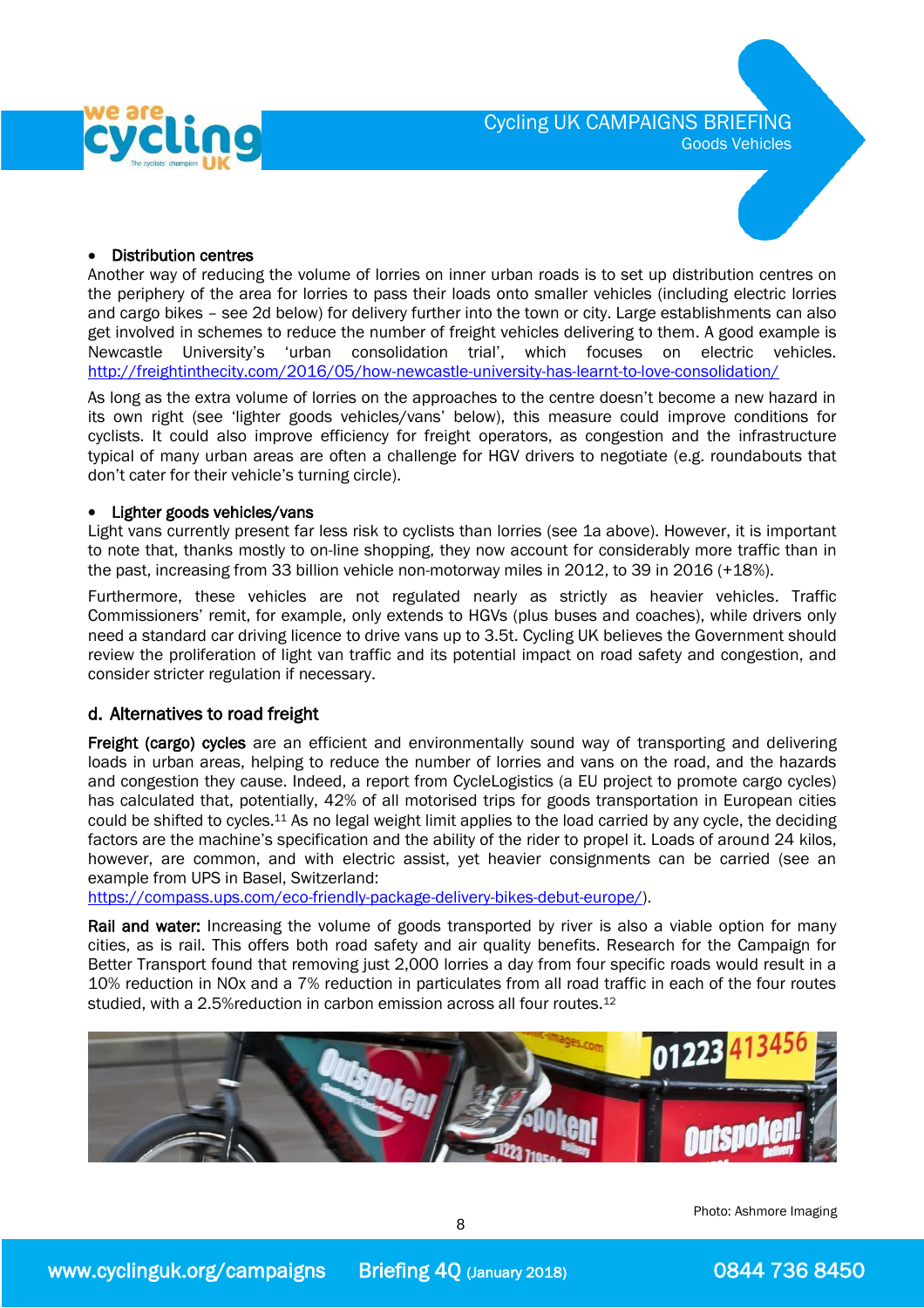

### Cycling UK CAMPAIGNS BRIEFING Goods Vehicles

# 3. CLoCS (Construction Logistics and Community Safety) standard

#### Cycling UK view:

 CLoCS (Construction Logistics and Community Safety standard) should be adopted as a national standard for safer lorry equipment, driver training and fleet management. Local authorities should also make it a condition of planning permission, or section 106 agreements.

Drawing on best practice, CLoCS is a common standard designed to protect vulnerable road users from the risks posed by lorries specifically on construction projects, and is implemented by construction clients through contracts.

One of CLoCS's strengths is that it has been developed as a result of collaboration between construction clients, logistic operators and industry associations, and therefore enjoys a significant level of support.

It sets detailed minimum requirements covering:

- quality operations;
- collision reporting:
- traffic routing;
- blind-spot minimisation;
- warning signage;
- under-run protection;
- vehicle manoeuvring warnings;
- training and development; and
- **•** driver licensing.



CLoCS covers the role of the contracting client (i.e. the developer), as well as the construction and/or delivery companies undertaking work for them. Both CLoCS and FORS (see 7d below) grew out of lorrysafety commitments made by TfL and Crossrail Limited during the passing of the *Crossrail Bill* (now the *Crossrail Act*), following a petition by Cycling UK.

In Cycling UK's view, the Government now needs to support CLoCS as a national standard for all construction lorry operations. This would help ensure that local authorities, other public sector bodies and all other organisations who contract such services are able to identify operators who abide by the highest safety standard, and specify CLoCS as a condition of planning permission, or s106 / s75 agreements (see 7b below).

It would also mean that the same standards would apply everywhere - after all, the last thing the industry needs is different standards being set by different city authorities around the UK.

The work-related risk requirements identified through CLoCS are also a good model for HGV contractors working in other fields (e.g. refuse collecting) to adapt.

[www.clocs.org.uk/standard-for-clocs/](http://www.clocs.org.uk/standard-for-clocs/)

Transport for London (TfL) is currently working on a 'Direct Vision Standard', which we'd also like to see adopted more widely (see box on p10).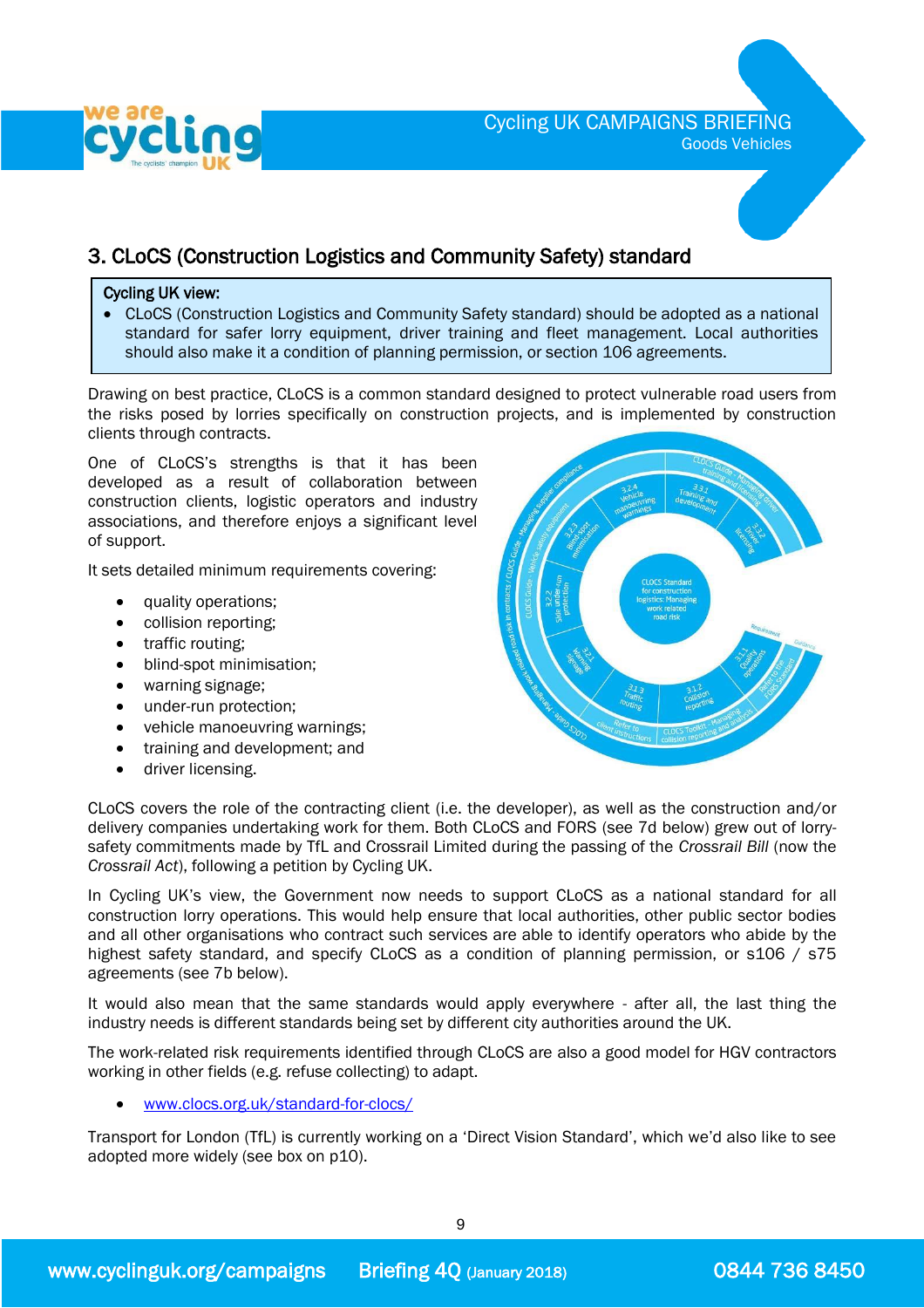

### 4. Vehicle design and safety devices

#### Cycling UK view:

- Designing 'direct vision' into lorry cabs is one of the most effective ways of protecting cyclists and pedestrians on the outside. The Government should therefore introduce a national 'direct vision standard', modelled on the scheme being introduced for the capital by the Mayor of London.
- Other safety features that may be of benefit are mirrors, cameras, sensors, sideguards, intelligent speed adaptation and warning stickers.

Lorry cabs need to be designed so that drivers can see pedestrians and cyclists *directly* through windows, i.e. in the same way that most bus drivers can. There may be benefits from fitting *indirect vision* devices (e.g. cameras, mirrors and sensors), but they are no substitute for *direct vision*, and designing out 'blind-spots' altogether.

### a. Cab design: direct vision and low entry cabs

- Bigger windows: extending the glass in cab doors and windows as far as is practical helps improve the driver's direct view of cyclists and pedestrians nearby. Lorries with good direct vision (e.g. the Mercedes Econic – see photo right) are already on the market, and now widely used to collect refuse.
- Lower driving seat: along with more glass in the cab, seating the driver much lower than is typical of a conventional construction vehicle brings them personally closer to the level of other road users. This makes it easier to see cyclists and pedestrians outside the cab, and to anticipate and



Mercedes-Benz Econic–DirectVision: cement mixer Photo courtesy of S & B Commercials – Mercedes-Benz

- react to their manoeuvres. Also, getting into and out of a low entry cab is safer and easier for drivers.
- Several companies produce cycle-friendly lorries, e.g. Mercedes-Benz, Dennis Eagle and Volvo.

### London's Direct Vision Standard for HGVs

 In 2016, London Mayor Sadiq Khan announced plans to assess construction and other HGVs l, using a world-first *Direct Vision Standard (DVS),* supported by a safety permit scheme.

- Informed by collision research, DVS is a proposed five-star rating standard based on how much a driver can see of the area outside where vulnerable road users are most risk.
- If approved, the scheme will apply to all large HGVs over 12 tonnes (N3 Class) working in or entering Greater London from 2020.
- HGVs will be given a rating of between 'zero-star' (lowest) and 'five-star' (highest).
- Only those vehicles rated 'one-star' and above would be allowed to enter or operate in London from 2020. Zero-rated vehicles would only be allowed if they can prove compliance through safe system measures.
- By 2024, only 'three-star' rated HGVs and above would automatically be given a safety permit. HGVs rated two-star and below would need to demonstrate increased safety through progressive safe system measures.

Cycling UK urges the government to introduce a similar requirement throughout the UK. For more, see: [https://tfl.gov.uk/info-for/deliveries-in-london/delivering-safely/direct-vision-in](https://tfl.gov.uk/info-for/deliveries-in-london/delivering-safely/direct-vision-in-heavy-goods-vehicles)[heavy-goods-vehicles](https://tfl.gov.uk/info-for/deliveries-in-london/delivering-safely/direct-vision-in-heavy-goods-vehicles)

NOTE: TfL's detailed proposals for DVS are currently subject to consultation.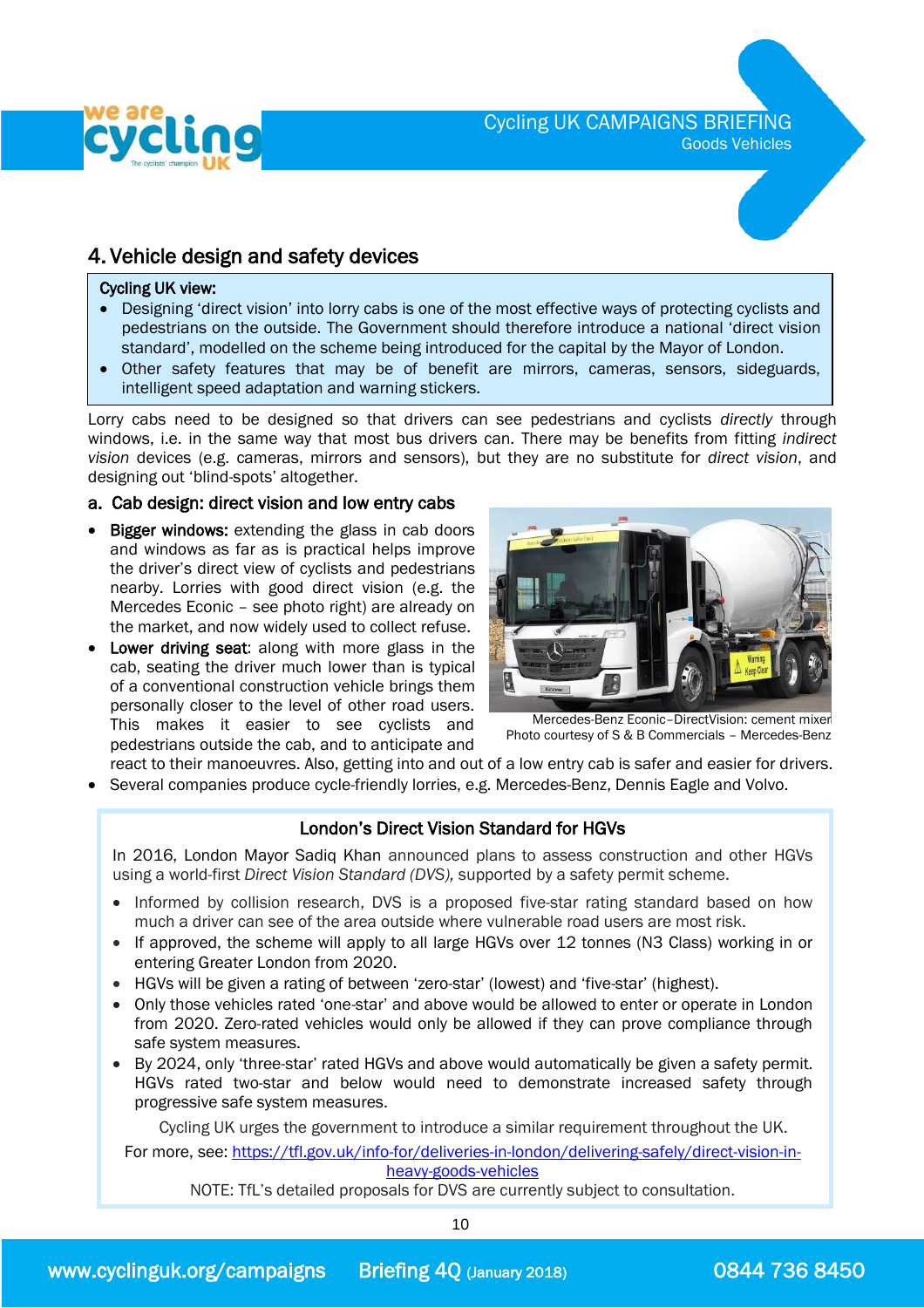

Cycling UK CAMPAIGNS BRIEFING Goods Vehicles

### b. Cab design and the EU

 In April 2015, the EU amended its rules on the maximum length it permits HGVs to be, so that devices can be fitted to the rear and cabs redesigned to make the vehicle more aerodynamic and thus more energy efficient.

Adding these features was not possible under the existing limits set by the original directive (96/53/EC), and the new directive (2015/71913) makes them permissible, rather than mandatory.

The new directive states that redesigned cabs would contribute to improving road safety for vulnerable road users. This is because the curved-profiles of aerodynamic cabs give drivers a better view of



Photo: European Transport Safety Council (ETSC)

pedestrians and cyclists in front, and allow for the incorporation of energy absorption structures to reduce the impact of collisions.<sup>14</sup> (The extra length, though, is not supposed to be used to increase the load capacity of the vehicle).

Also, extending the maximum length for the longest lorries reduces the need to save space by seating the driver above the engine. Instead, the driver can be placed lower down in front of it, allowing for 'direct vision'/ low entry cabs.

Unfortunately, however, the new Directive will not come into effect until around 2022, following a fiveyear moratorium and three year 'transposition' period. <sup>15</sup> Nevertheless, this does not prevent the adoption of safer cab designs on shorter vehicles that already have the space to introduce them, including the construction/tipper lorries most involved in cyclists' deaths.

### c. Mirrors, cameras and sensors

 A modern lorry with a full set of correctly aligned mirrors should no longer have 'blind spots'. Although no substitute for 'direct vision' (see 4a above), cameras and sensors do offer extra coverage.

- In-cab cameras: 360-degree in-cab cameras provide a comprehensive view of the immediate surroundings. Not only can they help enhance the driver's awareness of cyclists, but the recordings could help with evidence should an incident need investigating.
- Sensors and alarms: the range of sensors and alarms to reduce hazardous interaction between lorries and cyclists/pedestrians is expanding rapidly. Devices are also becoming more sophisticated, thanks partly to the move towards 'driverless' cars, whose sensors need to distinguish a cyclist from other roads users or street furniture.

 There are now devices that can alert a driver to the presence of cyclists and/or warn cyclists to the lorry's next manoeuvre (reversing or turning left); or specifically detect cyclists, pedestrians and motorcyclists on the left hand side or at the front of the vehicle and, by monitoring their speed and proximity, warn the driver only if a collision is imminent.

 Obviously, to be as effective as possible, systems should not expect cyclists to carry a 'tag' for the lorry's detection equipment to pick up on them.

However, there are various problems with all the above 'indirect vision' systems. For example:

- Drivers can become desensitised to sensor signals, particularly if they keep sounding false alarms (some may not distinguish between pedestrians/cyclists close to the lorry and street furniture).
- Camera images are not always easy to interpret, and can disorientate drivers of unfamiliar lorries.
- Additional mirrors and cameras could distract drivers and take too long to consult. The longer it takes, the more likely it is that the road situation has changed in the interim.

For a useful analysis of the weaknesses of indirect as opposed to direct vision, see [www.clocs.org.uk/wp-content/uploads/2017/03/HANNAH-WHITE-DVS-FINAL.pdf](http://www.clocs.org.uk/wp-content/uploads/2017/03/HANNAH-WHITE-DVS-FINAL.pdf)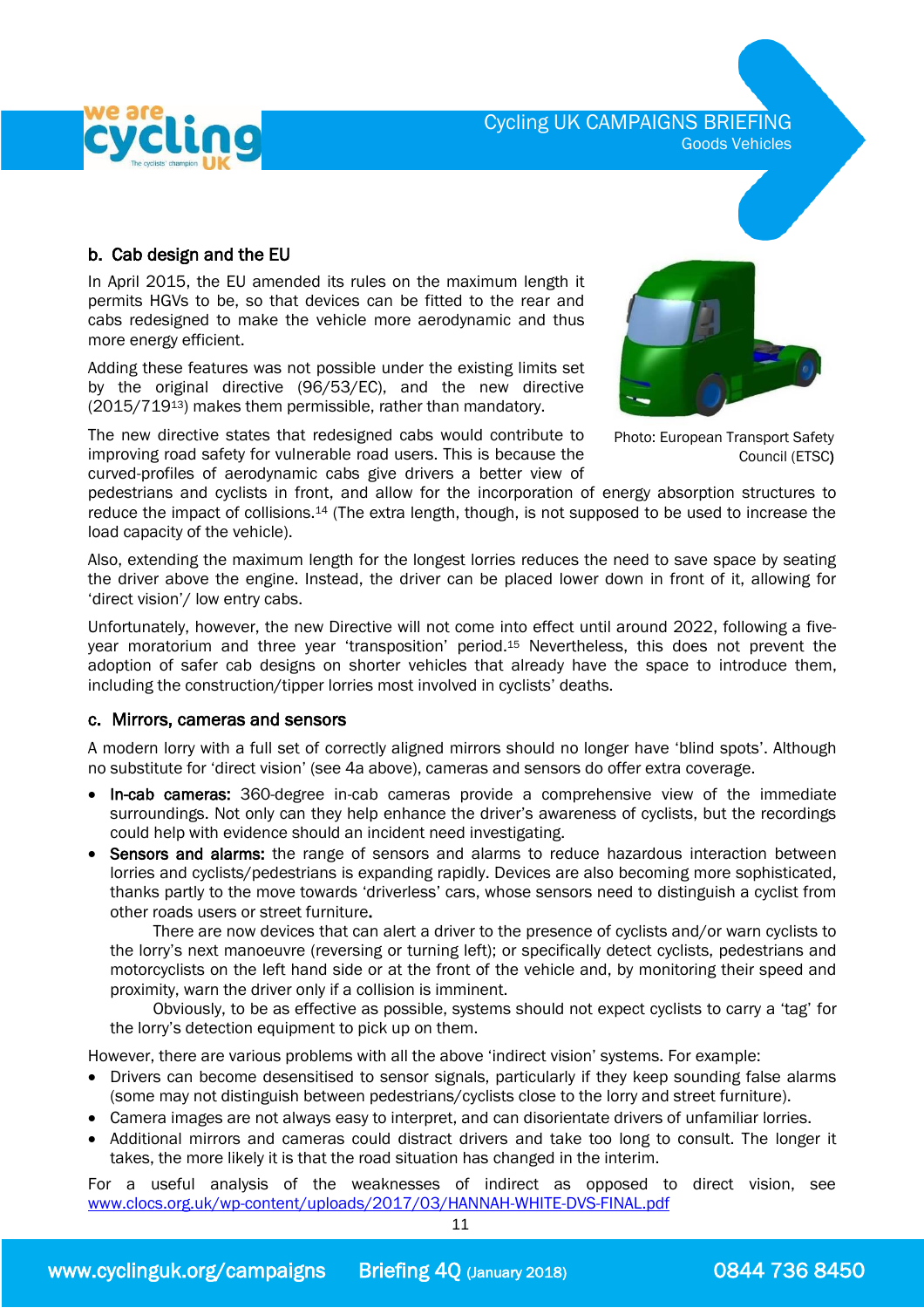

### Cycling UK CAMPAIGNS BRIEFING Goods Vehicles



### d. Sideguards and front underrun protection

 By law, certain categories of goods vehicles must be equipped with sideguards to protect vulnerable road users against falling under the sides and being caught under the wheels. A TRL report says that they have been 'very effective' in reducing the severity of injuries where the side of a lorry is involved. <sup>16</sup>

However, some vehicles, including those used for construction purposes (e.g. tipping trucks, trailers for beams etc.), are exempt, i.e. the very HGVs that pose the greatest threat to cyclists. Ideally, these exemptions should be ended.

In the meantime, manufacturers and operators should look at the practicalities of installing sideguards in any case, along with front underrun protection given that the vast majority of lorry-related pedestrian/cyclist fatalities are the result of collisions with a cab's front or front corner.<sup>17</sup>

### London's Safer Lorry Scheme (SLS)

The SLS, set up by the Mayor and TfL in collaboration with London Councils and Heathrow Airport in 2015, uses a combination of their powers to ensure that only lorries with basic safety equipment are allowed on the capital's roads. This covers all HGVs over 3.5 tonnes, and includes construction vehicles. It requires most vehicles that are currently exempt from national legislation on certain safety equipment (i.e. mirrors and sideguards) to be retrofitted. Compliance with the scheme is reported to be high, and it is a good example for authorities in the rest of the UK to follow. <https://tfl.gov.uk/info-for/deliveries-in-london/delivering-safely/safer-lorry-scheme#on-this-page-1>

### e. Intelligent Speed Adaptation (ISA)

 ISA devices restrict vehicles to the posted speed limit. Speed limiters that stop a vehicle from going over a top speed have reduced the number of goods vehicles exceeding their national limit on motorways, but ISA would help prevent them from exceeding lower limits elsewhere (see also section 6b).

Note: HGVs transporting goods in Europe must comply with EU Directives on weights and dimensions.<sup>18</sup> Although Member States must not restrict the circulation of compliant vehicles within their territories, they can apply national standards deviating from the Directives inside their own borders.

In October 2017, the full European Parliament approved a resolution backing improved safety technology for cars, but it includes measures to reduce the risk that HGVs pose to pedestrians and cyclists too, e.g. direct vision, cameras and ISA. [www.europarl.europa.eu/sides/getDoc.do?type=REPORT&mode=XML&reference=A8-2017-](http://www.europarl.europa.eu/sides/getDoc.do?type=REPORT&mode=XML&reference=A8-2017-0330&language=EN) [0330&language=EN](http://www.europarl.europa.eu/sides/getDoc.do?type=REPORT&mode=XML&reference=A8-2017-0330&language=EN)

For updates on the EU's current, but long-term moves to improve the safety of HGV design, see: [https://ecf.com/what-we-do/road-safety/safer-lorriestrucks-cyclists.](https://ecf.com/what-we-do/road-safety/safer-lorriestrucks-cyclists)

CEMEX, a leading supplier of cement and other construction materials, has made a concerted and wide-ranging effort to reduce the hazards its lorries pose to cyclists. See [www2.cemex.com/MediaCenter/Story/Story20151015.aspx,](http://www2.cemex.com/MediaCenter/Story/Story20151015.aspx) and [www.cyclinguk.org/article/campaigns-guide/construction-company-raises-cycle-safety-standards](http://www.cyclinguk.org/article/campaigns-guide/construction-company-raises-cycle-safety-standards)

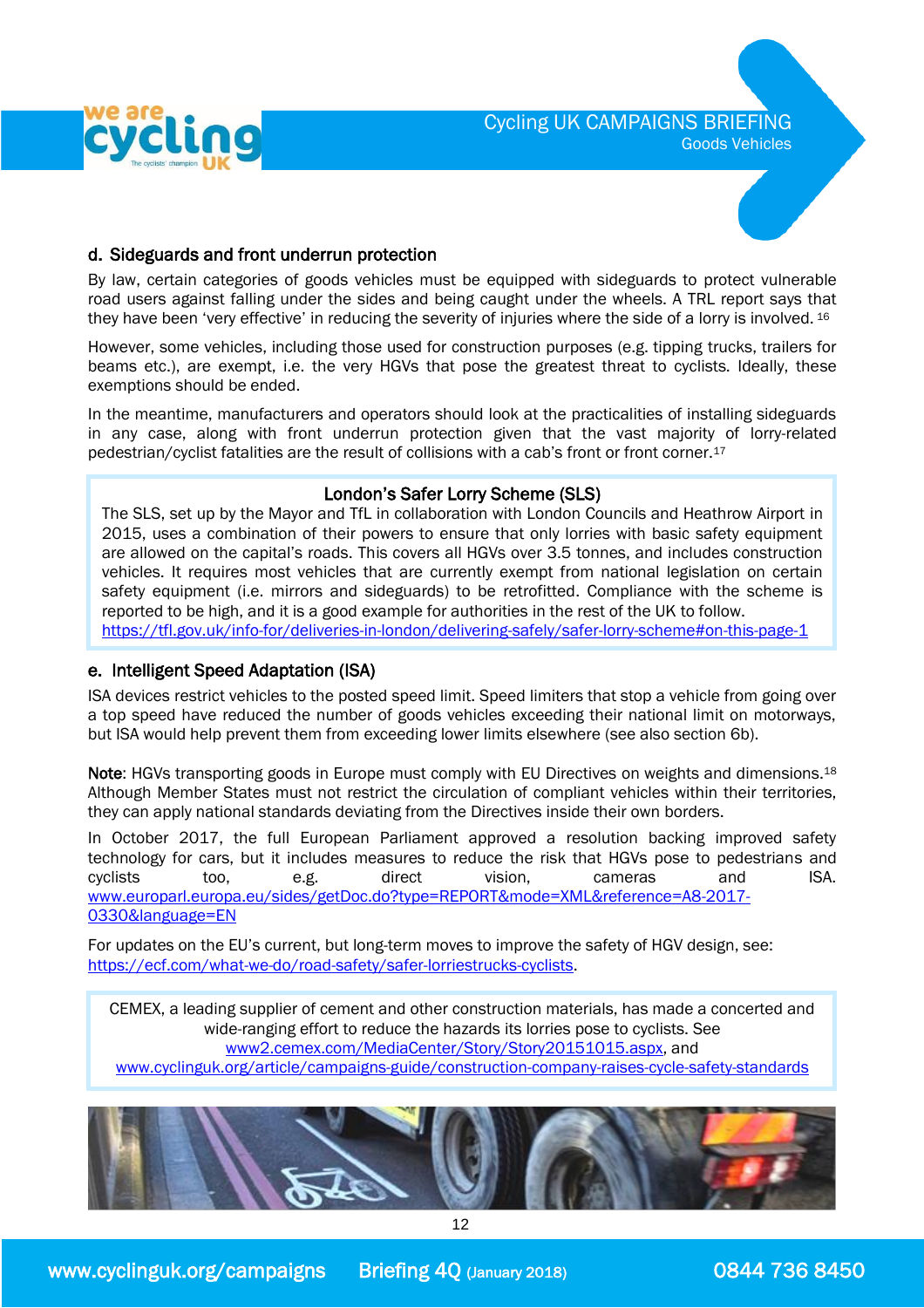



 Vehicle stickers are often used to warn cyclists not to undertake lorries just in case the driver fails to see them, turns left and collides with them.

Cycling UK does not object to stickers on HGVs in principle, but believes:

- $\circ$  They should not wrongly imply either that cyclists are breaking the law if they undertake/overtake the vehicle, or that the driver's responsibility to look out is in any way mitigated if a cyclist puts themselves in a vulnerable position. In other words, they need to be a genuine response to the 'blind-spot' problem, and not a 'victim blaming' attempt to absolve drivers from the responsibility to check for cyclists when turning.
- $\circ$  The impact of stickers on HGVs should not be diluted by placing them on other vehicles, such as taxis, small vans and buses, which do not have significant 'blind-spots' anyway.
- o Warnings are more effective than commands, e.g. 'Watch Out!' rather than 'Stay Back!', and they should only be used on high-cab lorries (rear and nearside), because of their 'blind-spots'.

A good example is a 'Watch out' sticker adapted by the London Cycling Campaign from a design developed by consultants in association with the FTA. It is exemplary because:

- o It uses easily understood imagery i.e. the iconography of internationally understood road signs – rather than relying on words. This means that cyclists, including those who are not English speakers, have a better chance of understanding the advice quickly.
- o It gets its message across clearly, but without being scary or suggesting that it is illegal to pass a vehicle on the left hand side.
- o Being 2-dimensional, it isn't obvious whether the cyclist is acting foolishly or actually staying back – i.e. it's a genuine warning without being judgemental.



 For more on stickers, and cycle awareness campaigns in general, see our briefing: [www.cyclinguk.org/campaigning/views-and-briefings/cycle-awareness-campaigns-for-drivers](http://www.ctc.org.uk/campaigning/views-and-briefings/cycle-awareness-campaigns-for-drivers)

### 5. Training and information for cyclists and goods vehicle drivers

### Cycling UK view:

ׇ֞֘֡

- For lorry drivers, cycle awareness and practical cycle training should become a fully integrated and compulsory element of the professional training/qualifying process.
- For cyclists, training on how to interact with goods vehicles as safely as possible is beneficial. Publicity campaigns and educational events for drivers and cyclists alike also help highlight the hazards and how to avoid them.

Whilst training and awareness-raising messages for both cyclists and goods vehicle drivers should not be relied on as a primary response to a lethal safety problem, they do have value. If executed properly, they help both groups of road users to interact with each other more safely and with better mutual understanding.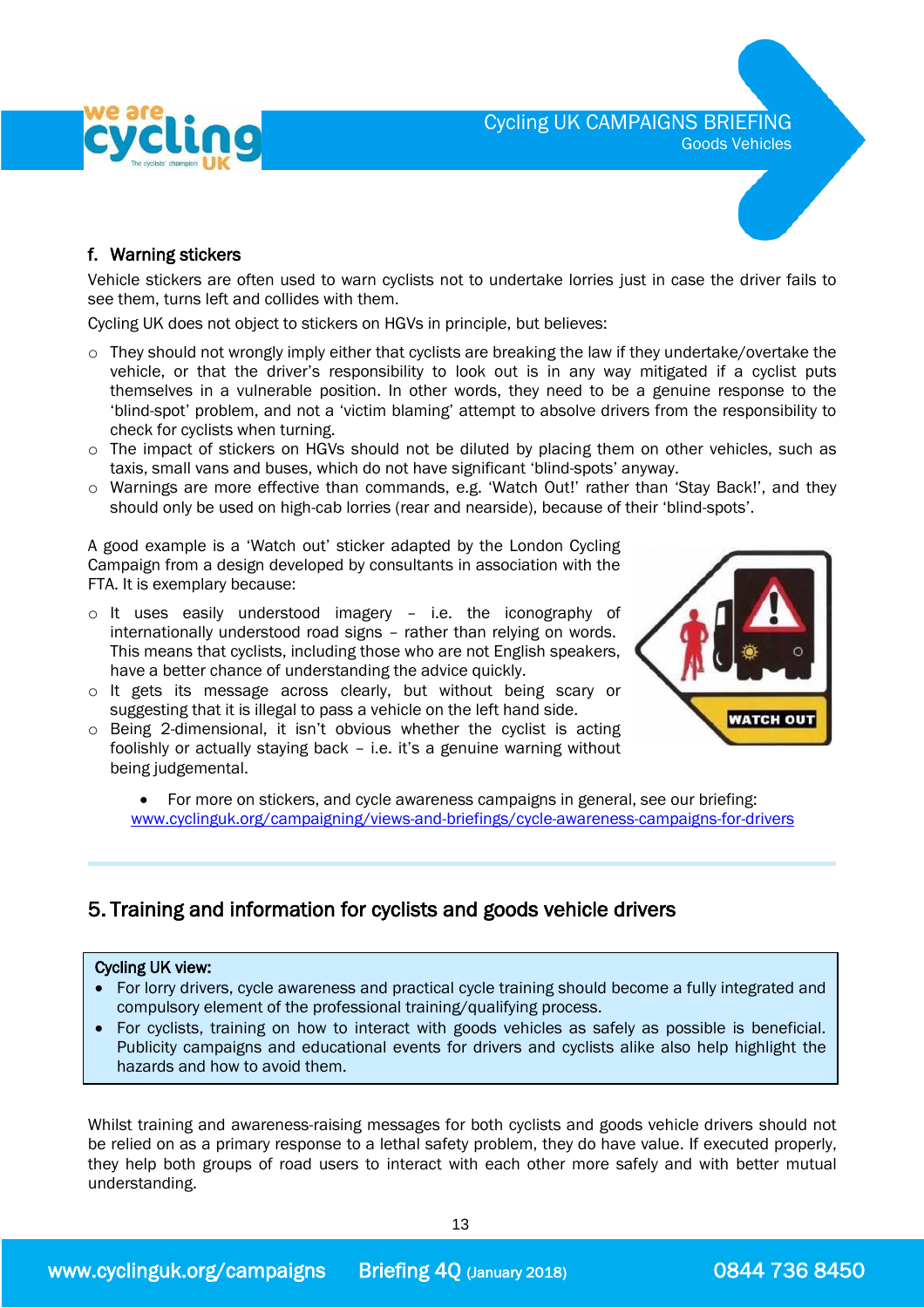

### a. Formal training and testing for lorry drivers

 Cycling UK believes that it is essential to integrate cycle awareness more fully into the training and testing process for all drivers, whatever their vehicle, (car, light goods van, HGV etc.).

Fortunately, thanks largely to calls from campaigning organisations including Cycling UK, the freight industry's interest in cycle awareness instruction for their drivers has grown, and there are now numerous courses on offer all over the country. Such training is particularly important for construction vehicle drivers working on large development projects and it should be imposed as a precondition, as happened in the case of Crossrail.<sup>19</sup>

Certainly, more and more professional drivers are now receiving high quality cycle awareness training, but this still depends on whether their employers are responsible enough to provide it, or expected to do so by those who contract or authorise their services. Cycling UK believes that it would be better to make such training a requirement of all mandatory professional qualifications in road haulage, refreshed annually. Practical cycle training - which allows drivers to experience what it is like to cycle in urban environments in proximity to large vehicles - should be included in this.

Unfortunately, although the DfT says that it is working with the industry to encourage trainers to include "relevant content" on vulnerable road users, it has not made it mandatory because this "would require a legislative change and […] would be overly burdensome to the industry."<sup>20</sup> As a result, lorry drivers can repeat the same course again and again to fulfil the periodic training requirements of their Certificate of Professional Competence, yet never undertake a safer urban driving course.

### b. Training for cyclists

While Cycling UK does not believe that cycle training should be compulsory for everyone who wants to cycle, high quality instruction can help boost skills and confidence, particularly in imperfect cycling conditions. It also helps ground riders in the rules of the road. Many instructors are willing to tailor lessons for a trainee's specific needs (e.g. cycling on busy urban roads), and some provide companywide training packages.

### c. Publicity campaigns and events for both cyclists and lorry drivers

Promotional campaigns (leaflets, posters, films etc.) informing cyclists about the hazards of goods vehicles are useful, although they need to be sensitively designed so as not to put people off cycling by scaring them. Also, as targeting cyclists alone could be construed as 'victim blaming', campaigns must be directed at lorry drivers too.

Programmes, events and courses that involve exchanging places are especially effective. They give cyclists the chance to sit in and look out from a cab; while drivers experience for themselves what it's like for a cyclist to share the road with large goods vehicles.

### Good examples:

- o The Met and City of London police hold regular 'Exchanging Places' sessions <https://tfl.gov.uk/info-for/boroughs/cycling-toolkit>
- $\circ$  TfL's video on safe cycling near lorries, which explains the issues from both a lorry driver's and cyclist's perspective in an accessible way, without resorting to shock tactics. [www.youtube.com/watch?v=\\_Uf5WVfY\\_RY](http://www.youtube.com/watch?v=_Uf5WVfY_RY)



Photo: S&B Commercials. Mercedes-Benz Econic lorry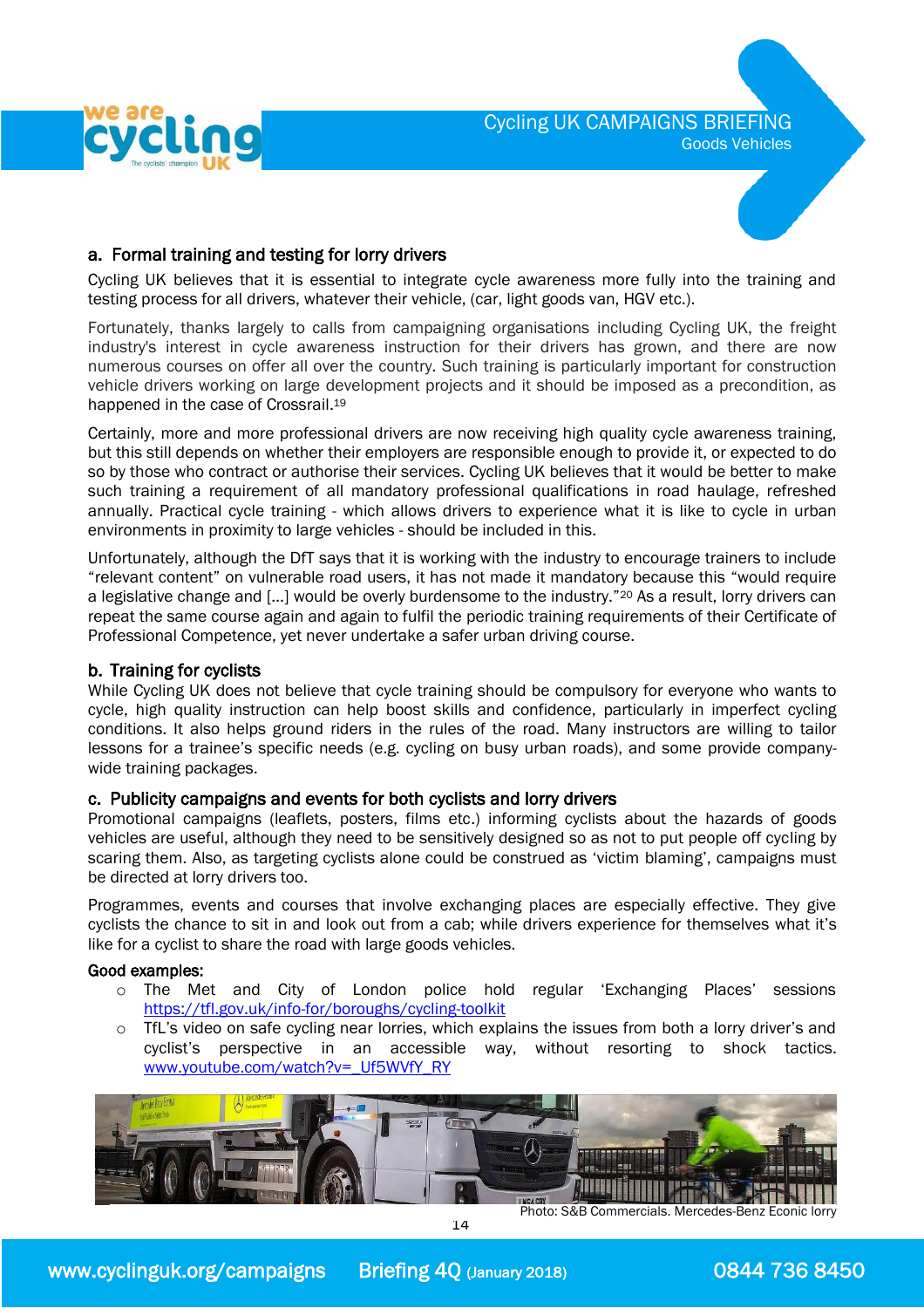

### 6. Relaxing regulations: longer, heavier, faster lorries

j • Cycling UK view: Cycling UK opposes moves to introduce longer and/or heavier lorries, unless they are strictly confined to motorways.

### a. Longer and heavier lorries

In 2011, the Government gave the go-ahead for a 10-year 'longer semi-trailer' (LST) trial in Great Britain, mainly to see if it would bring about "anticipated environmental and economic benefits" (i.e. anticipated largely because LSTs can carry more goods, and reduce the number of trips).<sup>21</sup> The LSTs involved are up to 2.05m longer than the standard 13.6m commonly seen on the roads (i.e. the trailers measure 15.65m).

Cycling UK opposed the trial on safety and environmental grounds. Notwithstanding, the Government decided to allow up to 1,800 LSTs to operate from January 2012, and subsequently allowed for another 1,000 from January 2017, at which point they extended the trial by five years. These vehicles are permitted to enter urban areas where they are likely to mix with cyclists and pedestrians.

So far, the DfT seems reasonably confident that the collision and casualty rates of LSTs are better than that for the standard trailers. In its fifth annual evaluation of the trial (September 2017), it states: *"On a per kilometre basis, nationally, LSTs have been involved in around 70% fewer personal injury collisions and casualties, in comparison to the average for standard articulated HGVs".* Of injury incidents in urban areas (which are of particular interest to cyclists), the DfT says: *"On a per kilometre basis, we estimate that LSTs have been involved in 70-80% fewer personal injury collisions, comparted with the urban (excluding motorways) average for all GB articulated HGVs."* <sup>22</sup>

However, the report makes no specific mention of vulnerable road users and, in any case, the DfT says it still needs to collect more detailed data on the routes taken by LSTs, so that it can provide better estimates of collision and casualty rates. Also, they note that LSTs' safety record may be better than average because, for instance, the drivers involved have been specially trained, routes are carefully selected and operators are doing their utmost to make sure the trial is a success because it represents such a significant investment for them. Moreover, the trial routes seem to be along the Strategic Road Network, rather on the kind of streets cyclists and pedestrians mostly use.

### Why oppose longer lorries?

- Even if longer lorries reduce the overall risk to road users per unit of goods transported (i.e. because each vehicle carries more), cyclists may not benefit. HGVs already put them at disproportionate risk, and longer/larger vehicles are unlikely to reverse this situation. They could, in fact, make it worse.
- Longer lorries, of course, do not present problems for vulnerable road users as long as they are confined to motorways. It is only if and when they enter the rest of the road network that risks arise (hence the importance of regulating HGV traffic – see section 2):
	- $\circ$  LSTs' 'swept paths' (the space they need to manoeuvre) are greater and more likely to cut up cyclists and pedestrians. Indeed, the wheels of large lorries regularly leave the designated carriageway when turning at junctions and encroach on adjoining areas where pedestrians and cyclists are likely to be. It is also very difficult to predict what manoeuvre the driver is making and to react accordingly.
	- $\circ$  If junctions are redesigned to accommodate their turning manoeuvres, it typically involves introducing wider radii. This makes it easier for other vehicles to take corners at faster speeds and, as a result, junctions could become even more hazardous for cyclists than they already are. This also undermines the aims of documents such as the Government-commissioned *Manual for Streets,* which advocates designs that promote safer and more equitable sharing of space between motorised and non-motorised traffic. <sup>23</sup>
	- They take more time to overtake a cyclist, adding to the risk and sense of intimidation.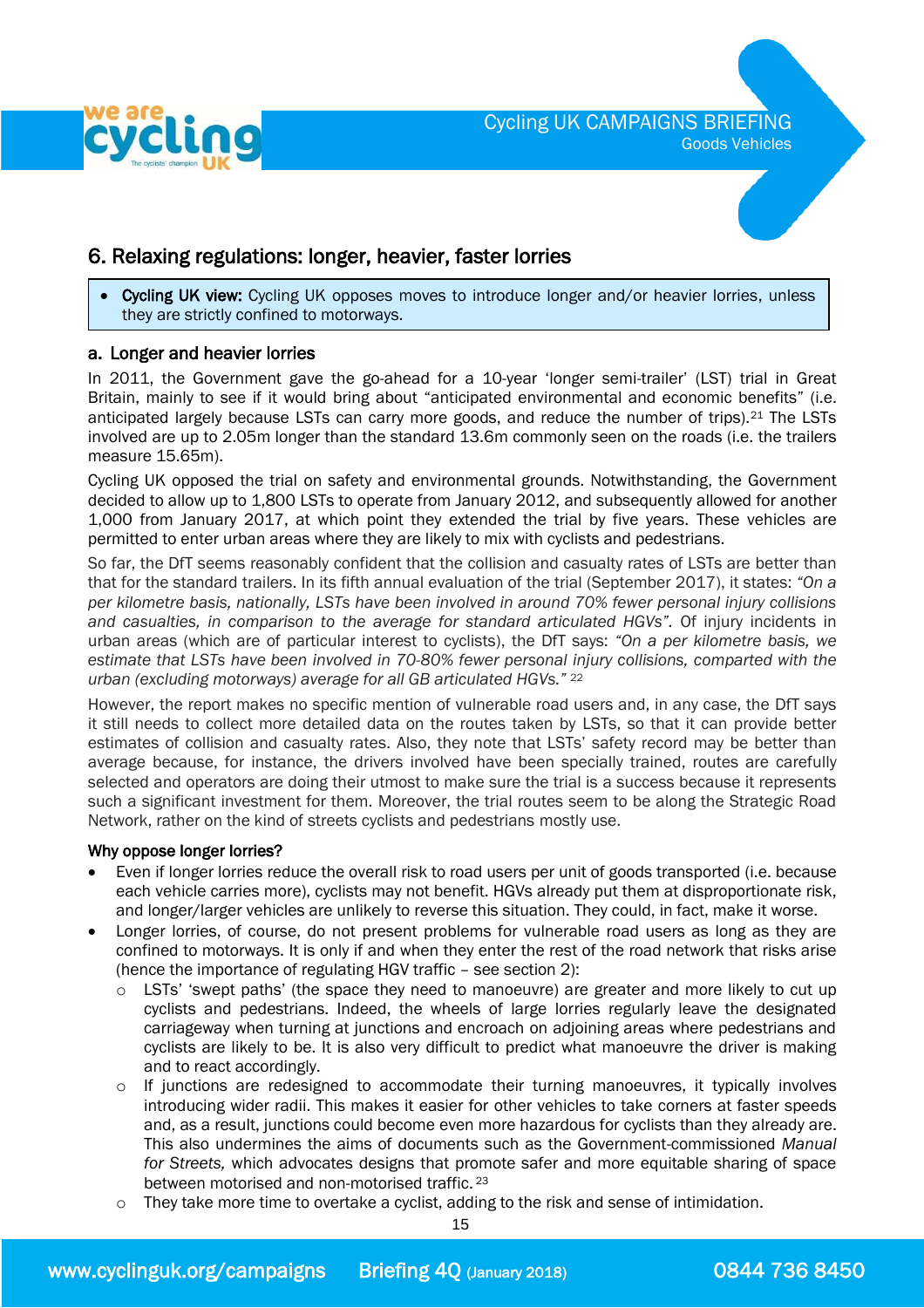

- The larger a vehicle is, the more strain it puts on the road surface. In fact, it rises exponentially, being roughly proportional to the 4th power of the vehicle's axle weight. So doubling the axle weight will mean a 16-fold increase in the damage caused. Cyclists in particular suffer disproportionately from defects in road surfaces.
- Allowing longer lorries undermines moves to carry more freight by rail/water instead of by road.

Cycling UK is a supporter of NO MEGA TRUCKS, a campaign against the introduction of vehicles measuring 25.25 metres and weighing up to 60 tonnes in Europe: [www.nomegatrucks.eu/mega-truck-opponents/](http://www.nomegatrucks.eu/mega-truck-opponents/)

### b. Increasing lorry speed limits

While research has found that most cycle/goods vehicle collisions happen at 10 mph or below,<sup>24</sup> lorries driving at speed contribute to the kind of hostile and intimidating road environment that puts people off cycling.

Yet, in 2015 (England & Wales), the speed limit for lorries of 7.5 tonnes+ went up from 40 mph to 50 mph for single carriageways, and from 50 mph to 60 mph for dual carriageways.<sup>25</sup> Greater "economic efficiency" and freeing hauliers from "unnecessary regulation" were cited as the reasons behind the move. The DfT's impact assessment also said that the previous limit of 50 mph on dual carriageways was *"… out of date and systematically ignored by professional HGV drivers"* anyway.

The DfT also said: "… *there is not expected to be an adverse effect on road safety, but we will be monitoring the impacts closely."* Furthermore, we do not accept that systematic breaches of a speed limit is a justifiable reason for raising it. Investing in tougher enforcement is the solution.

The DfT's evaluation summary of year 1 (which, they say, cannot be taken as an indicator of the long term impacts), does not mention vulnerable road users specifically, but states that collisions on the roads involved were already trending downwards before the changes, though the rate of reduction has slowed in recent years. Following the changes, it says: *"[ … ] there is preliminary evidence of a reduction in HGV collisions estimated to be between 10% and 36%, however, it is not possible to attribute this directly to the speed limit changes."*<sup>26</sup> No further analysis has yet been published, but we hope this will provide a clearer picture (e.g. if there are fewer collisions involving cars overtaking HGVs).

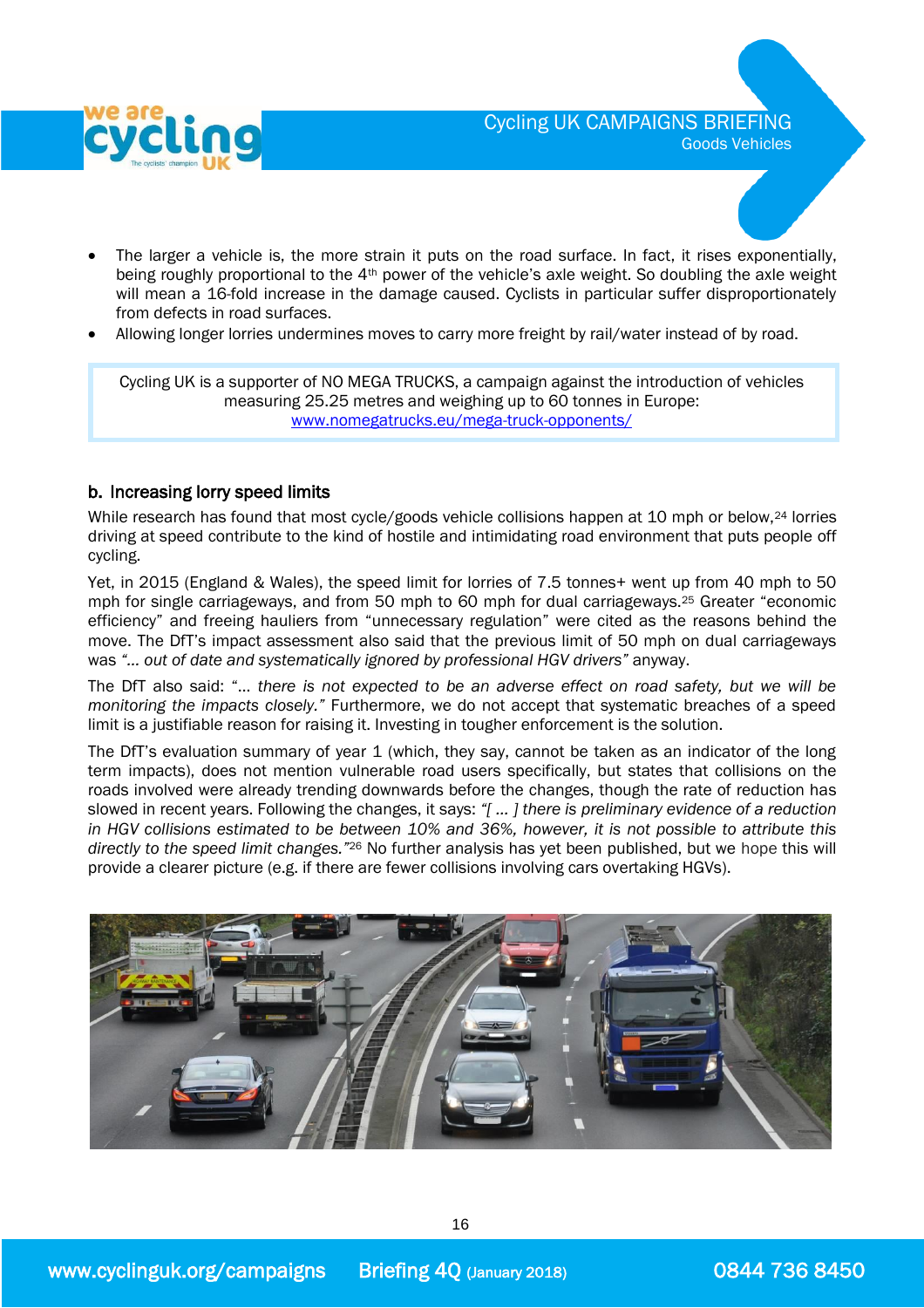

# 7. Enforcement and accountability

#### Cycling UK view:

- All the responsible agencies (e.g. police, DVSA, local authorities and the Health and Safety Executive), should promote and enforce safe driving and vehicle standards for lorries. The Government should set up a national scheme to promote collaboration between these agencies, based on the model of TfL's London Freight Enforcement Partnership.
- Traffic Commissioners should use their powers to act against irresponsible operators and drivers, and be assured of the resources to do so.
- Individual haulage companies and the associations that represent them should develop, publish, maintain and monitor strategies, action plans and fleet management practices that minimise the risks goods vehicles pose to cyclists. Where appropriate, these should be produced jointly with local authorities and enforcement agencies and have regard to the advice and guidance provided by groups representing vulnerable road users.
- Procurement policies, especially from public authorities, should stipulate that the supply and delivery of goods and services takes vulnerable road users' safety into account; and that the operators comply with set, high standards (e.g. CLoCs for construction-related activities, or the equivalent for other operations such as waste disposal).
- To make it easier to check that haulage companies are reputable, their Operator Compliance Risk Scores (OCRS) should be made public.

### a. Enforcement agencies

In June 2015, TfL reported that three out of four lorries stopped in a targeted (rather than random) crack-down on dangerous commercial vehicles in the city were non-compliant in some way. <sup>27</sup> The findings highlighted how important it is for the police, the DVSA, and the Health and Safety Executive to enforce driving and vehicle standards properly, and they prompted TfL to set up the Lorry Freight Enforcement Partnership (see box below). 28

### Lorry Freight Enforcement Partnership (London)

In 2015, TfL, City of London Police, the Met Police Service and DVSA set up the London Freight Enforcement Partnership (LFEP). Building on existing initiatives like the Industrial HGV Task Force, this is a joint intelligence-led scheme to eliminate rogue freight operators.

It works towards four strategic aims: to improve air quality, to improve road safety, to reduce congestion and to promote fairness within the trade.

Celebrating the partnership's second anniversary in November 2017, TfL announced that it had:

- Stopped and checked 33,000 freight vehicles;
- Issued 9,114 fixed penalty notices and traffic offence reports, along with 5,600 mechanical prohibitions to operators with seriously defective vehicles; and
- Seen 106 arrests, 221 vehicles seized and 12 operator licences revoked.

Source: [https://tfl.gov.uk/info-for/media/press-releases/2017/november/partnership-checks](https://tfl.gov.uk/info-for/media/press-releases/2017/november/partnership-checks-more-than-33-000-vehicles-to-keep-london-s-roads-safe)[more-than-33-000-vehicles-to-keep-london-s-roads-safe](https://tfl.gov.uk/info-for/media/press-releases/2017/november/partnership-checks-more-than-33-000-vehicles-to-keep-london-s-roads-safe)

Cycling UK would like to see the Government establish a national scheme based on LFEP's model.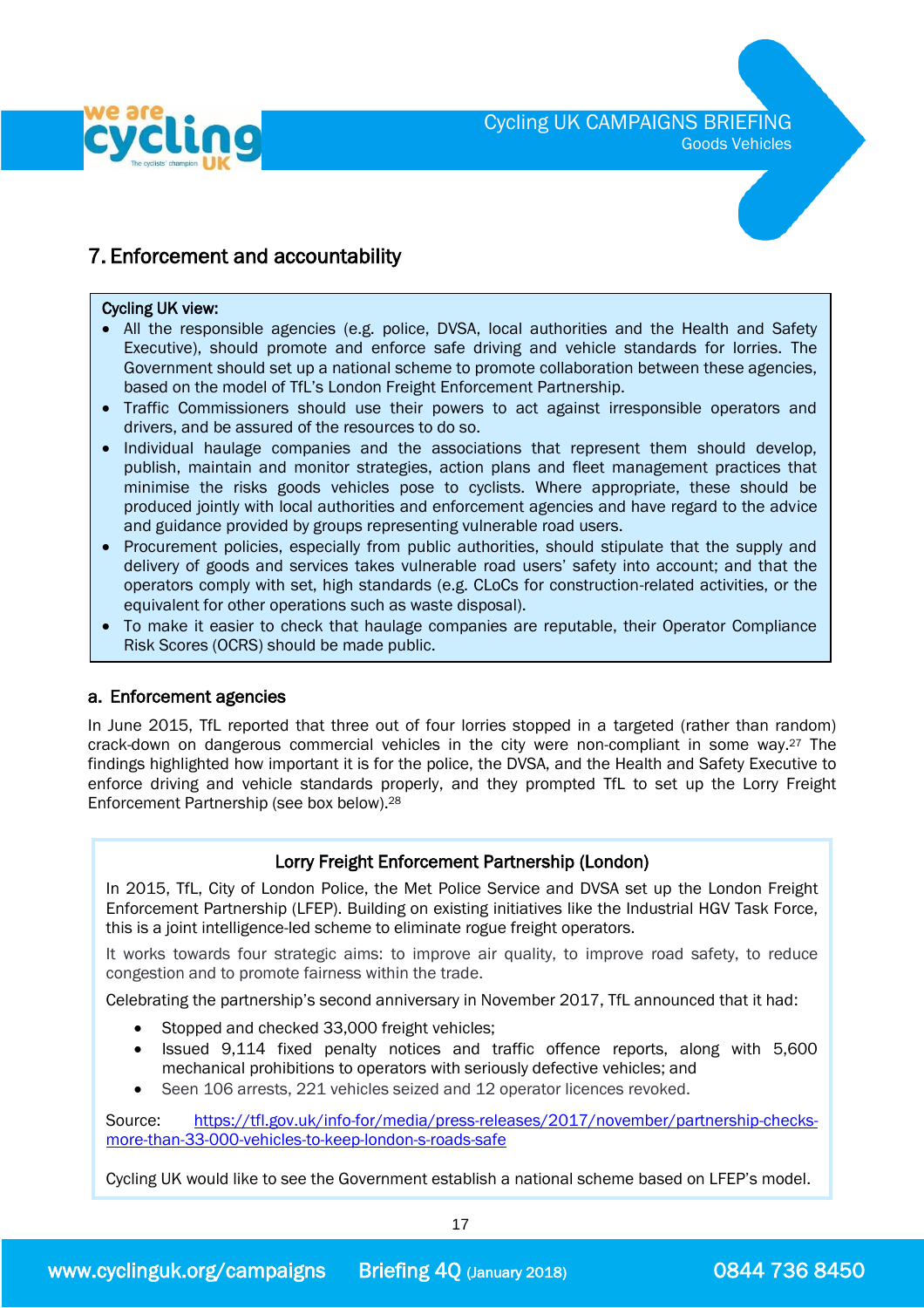



#### The Police and the Driver & Vehicle Standards Agency (DVSA)

The police and the DVSA play a crucial role in acting against operators and drivers who breach standards. Working in partnership with traffic authorities is particularly effective (as in the LFEP above).

Despite some good examples, however, lack of resources both in terms of funding and manpower, is a widespread problem for roads policing, as discussed in our briefing on the police: [www.cyclinguk.org/campaigning/views-and-briefings/traffic-police-and-other-enforcement-agencies](http://www.cyclinguk.org/campaigning/views-and-briefings/traffic-police-and-other-enforcement-agencies)

### • Traffic Commissioners

 When lorries are involved in serious injury or fatal collisions, the subsequent focus is often largely on the driver and/or the victim, rather than on the operator who employed the driver and supplied the vehicle. However, it is important not to forget the responsibility of operators who, for example, employ unfit or unqualified drivers, and/or allow unsafe vehicles onto the roads.

The role of Traffic Commissioners is crucial in this respect because they regulate operators' licences and have the power to withdraw them. Unfortunately, though, experience suggests that their ability to act is compromised by lack of resources, and/or simply because they are not being notified. For example:

- $\circ$  The driver of the lorry that killed cyclist Alan Neve in London (2013), was unlicensed and had a string of previous convictions. The Traffic Commissioner, however, was not notified of this until after these facts emerged at trial, nearly two years after the cyclist's death. Only then did the Commissioner withdraw the operators' right to hold a licence.
- $\circ$  No action seems to have been taken against the operator of the lorry that killed two charity cyclists riding from Lands End to John O'Groats in 2013. The driver had worked excessive hours, and went on to have a second crash before he came to trial. As in the case of the driver of the lorry that killed Alan Neve, the operator had also come to the attention of the Traffic Commissioners previously, but nothing had been done to prevent their business functioning.

For more, see [www.cyclinguk.org/news/20150608-reining-rogue-goods-vehicle-operators](http://www.cyclinguk.org/news/20150608-reining-rogue-goods-vehicle-operators) and [www.cyclinguk.org/news/20150630-regulator-bans-haulage-operators](http://www.cyclinguk.org/news/20150630-regulator-bans-haulage-operators)

### • Health and Safety Executive (HSE)

The *Health and Safety at Work Act 1974* requires employers to ensure, so far as is reasonably practicable, the health and safety of all employees while at work, including when they're driving on business. In fact, managing a driving for work policy is a legal requirement. Employers must also ensure that others are not put at risk by work-related driving activities.

The HSE produces advice and is empowered to enforce health and safety law as appropriate through warnings, notices and formal cautions in England and Wales. In Scotland, they may prosecute (or report to the Procurator Fiscal with a view to prosecution). Ì

Cycling UK believes that the HSE should make work-related road safety a priority, pursue it proactively and be given sufficient resources to do so. This includes tackling road freight operators whose substandard and irresponsible practices present a risk to other users. Currently, however, the HSE does not accept that it has a role in work-related road safety investigations or enforcement, except in a few limited circumstances.

Also, as most types of road traffic incidents are exempt from RIDDOR (*Reporting of Injuries Diseases and Dangerous Occurrences Regulations 1995*29), they are not necessarily investigated by the HSE. This does not stop employers, the police, local authorities and the public from reporting them to the HSE, though. A better option, however, would be for the Government to include road traffic incidents (especially those involving heavy vehicles) in RIDDOR.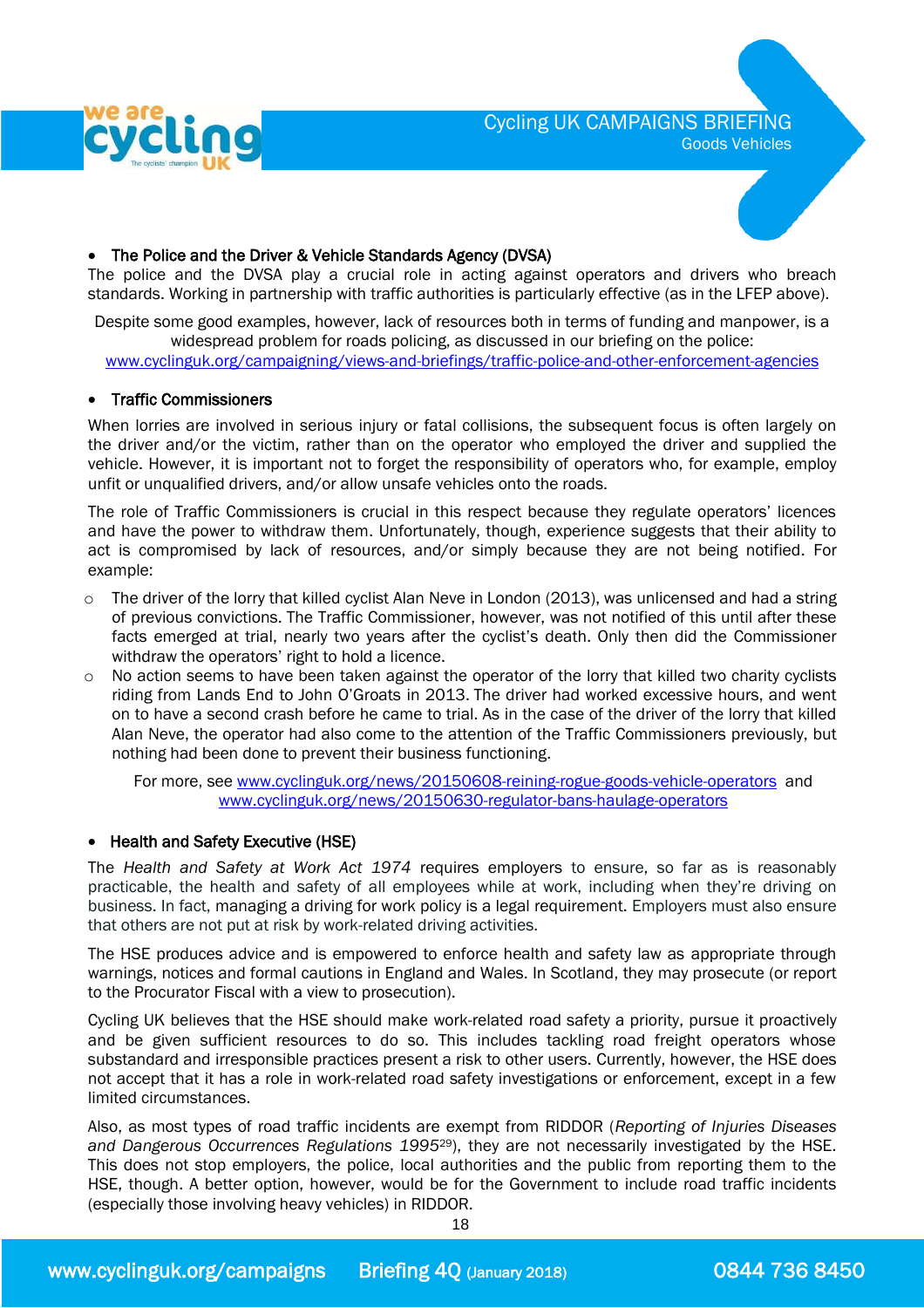



### b. Public and local authorities

When procuring contracts involving lorry operations or when granting planning permission, all public authorities should insist that operators comply with the highest standards, e.g. CLoCS if associated with construction (section 3), and the Freight Operators Recognition Scheme (FORS) Silver or Gold Standard for freight operators in London (see 7d below) – or an equivalent standard. This would also have the effect of rewarding companies who take safety seriously, and reduce their concerns about being undercut by less scrupulous operators.

New developments: When granting planning permission for development or infrastructure projects, local authorities should be mindful of the lorry movements the site is likely to generate during construction – (and/or after construction if the site is some kind of depot). Through planning permission and Section 106 agreements (England & Wales) / Section 75 agreements (Scotland)30, Cycling UK believes they should:

- Oblige all operators to use vehicles designed to the specification set out in section 3, and conform to CLoCS (see also section 3);
- Stipulate the routes lorries must take (section 2b);
- Require that construction sites are suitable for vehicles fitted with safety features (2a); and
- Insist that all drivers are given cycle awareness training (section 4a).

It is, of course, important to enforce these conditions and take action against all breaches.

A good example is Cambridge University's Cambridge CLoCS, a voluntary scheme for contractors working on the University's major projects.

[www.environment.admin.cam.ac.uk/what-are-we-doing/travel/get-cycling/cambridge-clocs](http://www.environment.admin.cam.ac.uk/what-are-we-doing/travel/get-cycling/cambridge-clocs)

In February 2017, Wealden District Council councillors unanimously blocked retrospective planning permission for an HGV operation in Pevensey, East Sussex. The development was on a narrow country lane, and lorry movements were putting cyclists and pedestrians at risk – a cyclist was seriously injured in collision with a lorry travelling along the lane from the site in 2015. See: [www.cyclinguk.org/press-release/2017-02-03/pevensey-cyclists-celebrate-lorries-barred-country](http://www.cyclinguk.org/press-release/2017-02-03/pevensey-cyclists-celebrate-lorries-barred-country-lane)[lane](http://www.cyclinguk.org/press-release/2017-02-03/pevensey-cyclists-celebrate-lorries-barred-country-lane)

### c. Procurement

When buying goods and services, all organisations need to be aware that their decisions have an impact on vulnerable road users' safety. Public authorities in particular should lead by example and choose fleet vehicles, suppliers and contractors who abide by best practice; and require any goods vehicle contractor who is working for them, as well as those involved in work on new developments in their area, to comply with CLoCS (see section 3) and FORS (section 7d), as appropriate.

Operator Compliance Risk Scores (OCRS) are used by the DVSA to calculate the risk of operators not following the rules on roadworthiness and traffic, e.g. drivers' hours etc.. The scores are informed by annual tests (e.g. MOTs) and more random inspections, and help both DVSA and the police decide whether to stop and check over a vehicle at the roadside. A high score makes an inspection more likely.

Access to an operator's OCRS would make it far easier for those who contract haulage and other lorry services (e.g. councils, supermarkets etc.) to find out whether an operator is reputable. However, OCRS are confidential at the moment, despite the fact that the data would enable clients to show due diligence by avoiding operators with poor safety records. For more, see:

[www.cyclistsdefencefund.org.uk/road-safety-organisations-support-increased-transparency-lorry-risk](http://www.cyclistsdefencefund.org.uk/road-safety-organisations-support-increased-transparency-lorry-risk-scores)[scores](http://www.cyclistsdefencefund.org.uk/road-safety-organisations-support-increased-transparency-lorry-risk-scores) and [www.gov.uk/operator-compliance-risk-score/overview](http://www.gov.uk/operator-compliance-risk-score/overview)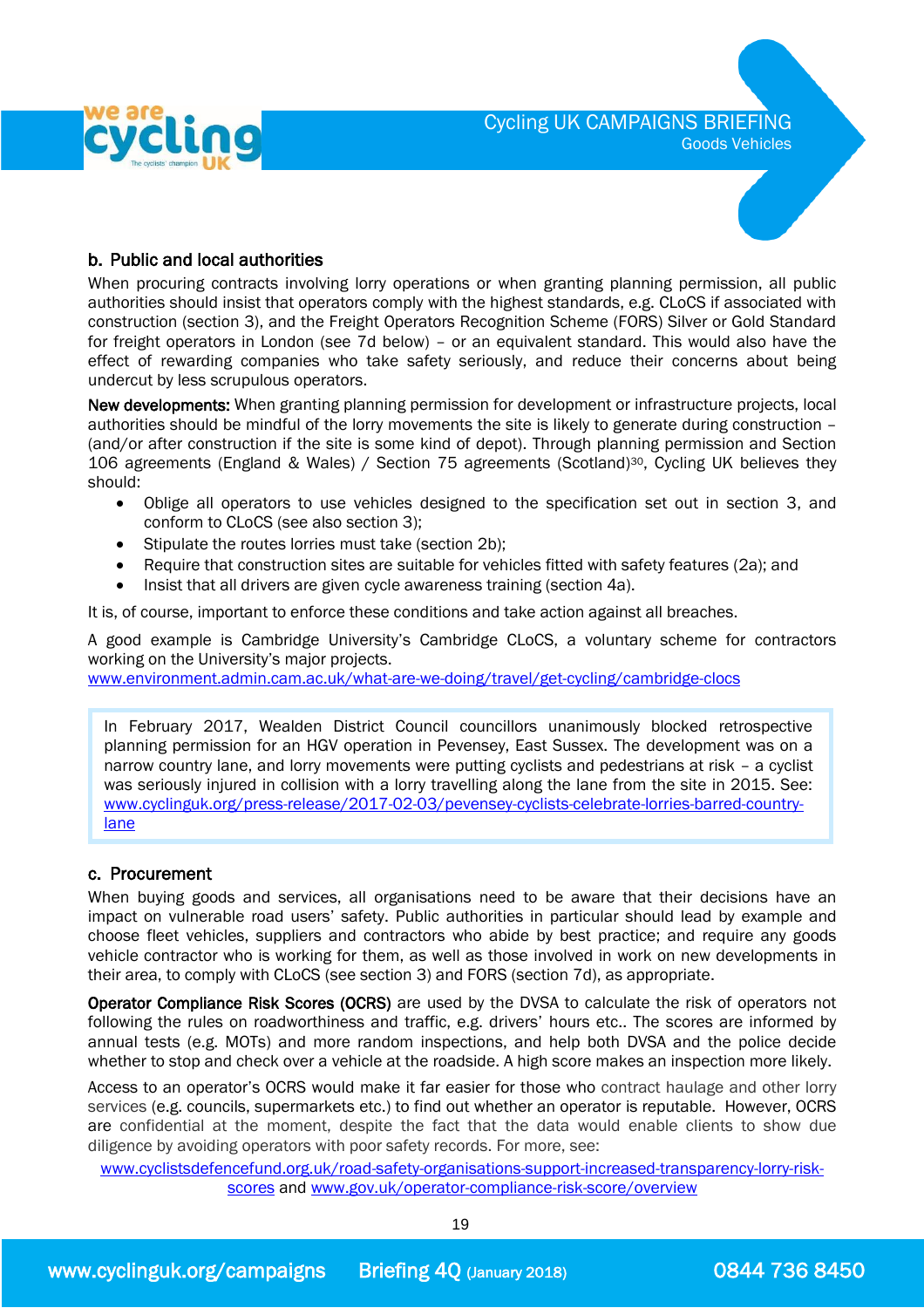

- Transport for London (TfL) has developed a toolkit for procurement, contract and commercial managers/staff on work-related road risk requirements, which covers measures to minimise the hazards that lorries pose to cyclists. Although TfL uses it to manage the contract compliance of its own suppliers, it can be adapted by other organisations. [www.fors-online.org.uk/cms/wp-content/uploads/2014/12/wrrr-toolkit-september-14.pdf](http://www.fors-online.org.uk/cms/wp-content/uploads/2014/12/wrrr-toolkit-september-14.pdf)
- The London Cycling Campaign's 'Safer Lorries, Safer Cycling' pledge asks all London Boroughs to employ only the safest haulage companies as (sub)contractors – i.e. those who fulfil certain conditions regarding safe vehicles and safe drivers. LCC scores each borough on its progress. <http://lcc.org.uk/pages/why-safer-lorries>

### d. Operators: best practice

 To reduce the risks that their vehicles and drivers could pose to cyclists and pedestrians, Cycling UK believes that operators should:

- Check drivers' licences, criminal, health/eyesight records on recruitment and regularly thereafter;
- Carry out random drug and alcohol testing;
- Not encourage speeding and unsafe driving by putting pressure on drivers and/or paying them by the load or for piecework, rather than by the hour;
- Enforcing adequate rest;
- Develop, adopt and circulate policies on good driving practice, e.g.:
	- $\circ$  on distractions: hands-free phones are as distracting as hand-held phones, even though it is legal to use the former whilst driving;<sup>31</sup>
	- o advise drivers to: check any 'blind spots' before moving off from being stationary in traffic by leaning forward over the dashboard to make sure there are no cyclists (or pedestrians) directly in front or alongside the cab (their vehicles should not, of course, have any blind spots); and not be distracted by paperwork.
- Communicate all policies to drivers regularly and effectively;
- Operate robust reporting and complaints systems (e.g. online) so that people can easily alert companies when one of their employees drives badly; and maintain effective monitoring and disciplinary systems so that poor, anti-social and offending driving is properly addressed. Near misses should be included;
- Report collisions involving their drivers and vehicles via RIDDOR (see 4a above);
- Subscribe to CIRAS (see 7d below):
- Carry out all the required safety checks on their vehicles, tachographs etc. and make sure that drivers conduct an inspection before each journey.



London Cycling Campaign's design for a safer urban lorry. Source: https://lcc.org.uk/articles/lcc-challenges-construction-industry-to-adopt-its-safer-urban-lorryto-reduce-lorry-cyclist-deaths

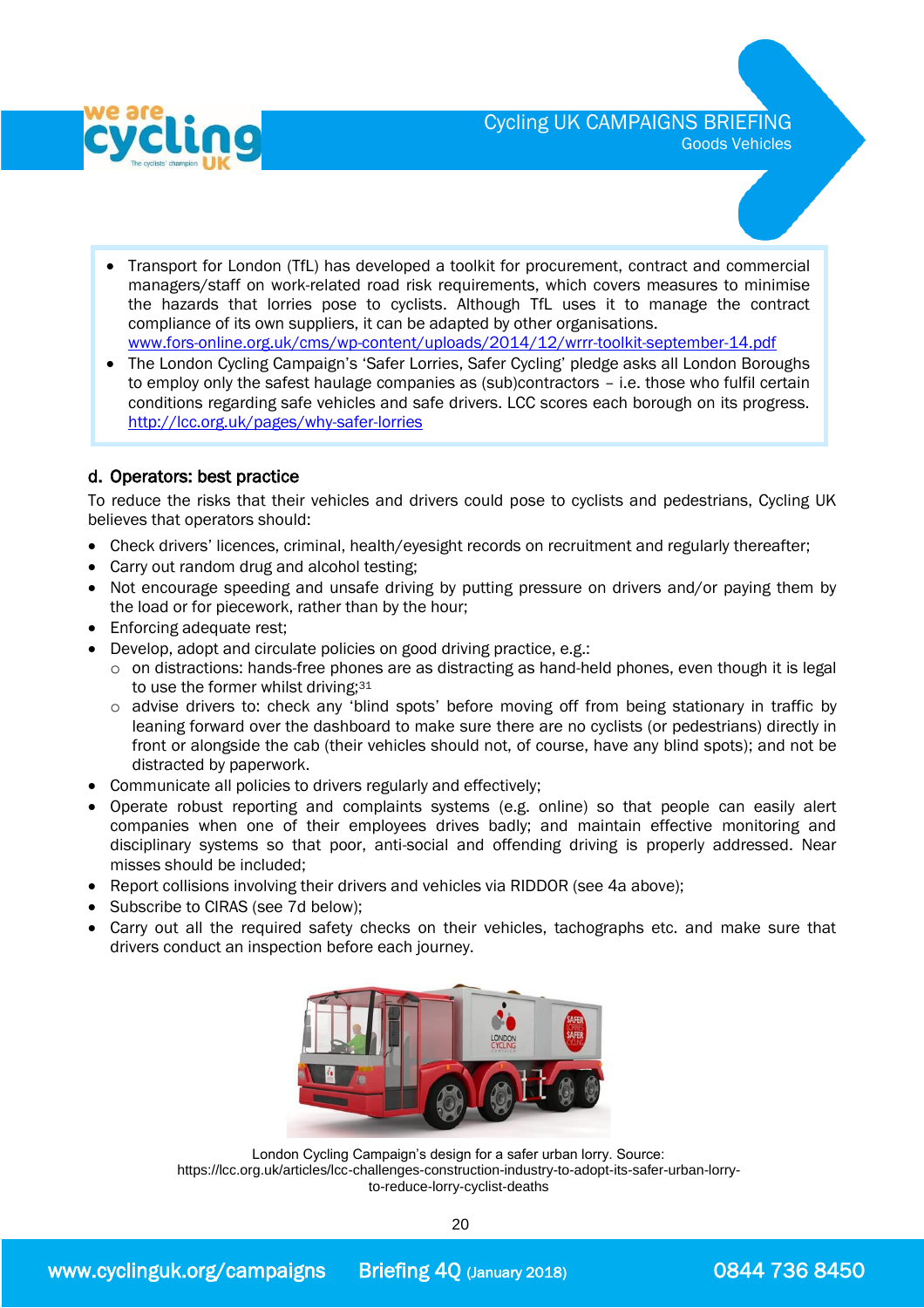



### e. Voluntary initiatives

Much progress has been made recently by voluntary schemes that bring operators, construction companies and the authorities together to promote safe lorry designs, operations and driver training.

The two principal schemes are CLoCS for the construction industry (see section 3) and The Fleet Operator Recognition Scheme (FORS), with which CLoCS works closely.

FORS is a free, voluntary, accreditation scheme operated by TfL for all commercial vehicle operators delivering and servicing in London. It encourages operators to adopt sustainable and safe working practices, and comply with their legal requirements. Although not limited to road safety, the scheme offers a cycle safety e-learning module and a cycle safety toolkit. [www.fors-online.org.uk/cms/](http://www.fors-online.org.uk/cms/)

Cycling UK encourages all fleet operators to sign up to FORS Silver at least, because the CLoCS standard is incorporated into this level.

It is vital, of course, to make sure that operators who sign up to initiatives such as CLoCS and FORS honour their commitments. If, for example, their vehicles do not comply, drivers need to be turned away from work sites until their lorry is correctly equipped. Likewise, any operator displaying a FORS sticker falsely for some reason, should be asked to remove it.

The Construction Industry Cycling Commission (CICC) was founded in 2014 by group of senior figures in the property and development industry who wanted to play a positive role in improving conditions for cycling. CICC has published a report and a 10-point manifesto. [www.cyclingcommission.org/](http://www.cyclingcommission.org/)

 Campaigners: RoadPeace, Cycling UK, Living Streets and London Cycling Campaign have set up *Action on Lorry Danger*. The original focus was on London, but its stated remit is now UK-wide.

Freight Quality Partnerships between local authorities and groups of transport operators can help sort out freight access and delivery problems in a particular location in a concerted way.

CIRAS (confidential incident reporting and analysis service) is an independent membership organisation governed by a committee that includes representatives from the UK rail industry (light and heavy), TfL, trams and other UK transport modes. Once an employer has voluntarily signed up, it gives staff the chance to make anonymous reports about any health and safety concerns, which CIRAS then investigates, follows up and aims to help resolve.

In 2016, TfL extended access to CIRAS to drivers and other personnel working for their bus service contractors (originally, only rail staff had access to it). Cycling UK would like to see them opening up the system to the employees of their HGV contractors too. We also believe that CIRAS should be used more widely by the road freight industry, and those who contract its services.

### 8. Roads: layout and street furniture

j Cycling UK view: Cyclists benefit from road layouts and street furniture (e.g. 'Trixi' mirrors) that facilitate safe interaction between them and lorries.

### a. Road layout

I

Highway authorities can make a significant contribution to road safety by creating road layouts that reduce conflict between cyclists and all motorised traffic, including lorries.

Junctions need special attention because around three-quarters of collisions involving cyclists happen at or near them. For faster and busier junctions, the aim should be to provide cyclists with separate space and/or signal phases. Where their paths cross with others (particularly at unsignalised junctions), they should preferably do so at right angles to maximise their ability to see one another. Also, tightening up junction geometry is a good way of making all drivers take the corners with greater care and more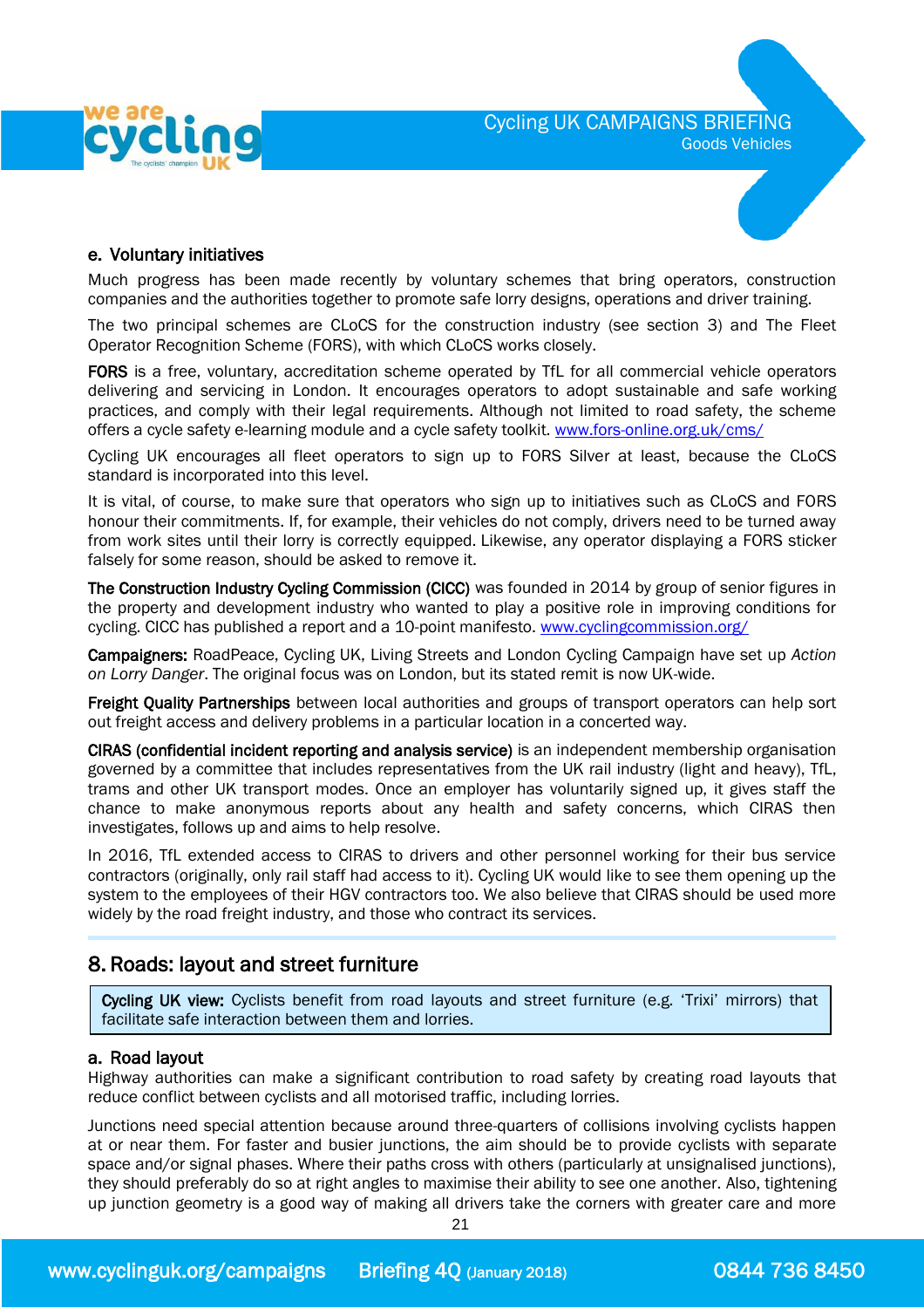

slowly. (As mentioned, re-designing junctions so that they can better accommodate lorries instead usually involves wider radii, resulting in faster motor traffic and greater risk for cyclists).

Conflict can also be reduced by maximising opportunities for lorries and cyclists to avoid each other as much as possible: e.g. allowing cycle access to bus lanes; considering grade separation at major junctions where feasible and where the road itself is untreatable (e.g. over A roads in non-built up areas); exempting cycles from road closures and one-way working, offering routes through vehicle restricted areas and providing links so that they can make their journeys easily along quieter streets where lorries are less likely to be.

#### b. Street furniture

*Mirrors:* 'Trixi' mirrors can be attached to traffic signals to give drivers of large vehicles a better view of cyclists at junctions. Although their effectiveness is unclear, they are very inexpensive and have no disbenefits – so they are, arguably, a safety measure worth considering.

*Railings:* cyclists have been severely injured or killed as a result of being caught between a lorry and pedestrian guardrailing at junctions. Given the lack of evidence over its safety benefits,<sup>32</sup> guardrailing should be removed altogether.

### 9. Research and guidance

Cycling UK view: Research into the efficacy of all the above measures needs to be done, with the DfT, TfL, other local authorities and operators all collaborating EU-wide, as required. This should result in clear, consistent guidance for all operators and authorities.

Whilst some research has been carried out into a number of the measures listed in section above, more needs to be done so that everyone who has a role to play in reducing the risk that lorries present to cyclists has a better idea of what works most effectively. Collaboration is vital and it should extend beyond the UK to Europe so that best practice there is identified.

### **WEBSITES**

- [www.no-more-lethal-lorries.org.uk/](http://www.no-more-lethal-lorries.org.uk/) London Cycling Campaign's appeal to reduce lorry danger
- <https://tfl.gov.uk/info-for/deliveries-in-london/> TfL's online advice on making and receiving deliveries, including parking and loading, delivering efficiently and driving near vulnerable road users.
- [www.roadpeace.org](http://www.roadpeace.org/) the charity for road crash victims
- [www.brake.org.uk](http://www.brake.org.uk/) road safety charity that works with fleet operators, amongst other activities
- [www.fta.co.uk](http://www.fta.co.uk/) Freight Transport Association
- [www.rha.uk.net](http://www.rha.uk.net/) Road Haulage Association
- [www.hse.gov.uk/workplacetransport/](http://www.hse.gov.uk/workplacetransport/) Health and Safety Executive

# **REFERENCES**

 $\overline{a}$ 

<sup>1</sup> The traffic statistics in this section come from: DfT. *Road Traffic Estimates in Great Britain 2016*. April 2017. Table TRA0104; and the road casualty statistics come from: DfT. *Reported Road Casualties Great Britain: 2016.* Sept. 2017. Table RAS40004. [www.gov.uk/government/collections/road-traffic-statistics](http://www.gov.uk/government/collections/road-traffic-statistics) / [www.gov.uk/government/collections/road-accidents-and-safety](http://www.gov.uk/government/collections/road-accidents-and-safety-statistics)[statistics](http://www.gov.uk/government/collections/road-accidents-and-safety-statistics) 

<sup>2</sup> In reported road casualty statistics, HGVs are defined by the Department for Transport as: "Goods vehicles over 3.5 tonnes maximum permissible gross vehicle weight".

22 [www.gov.uk/government/uploads/system/uploads/attachment\\_data/file/462818/reported-road-casualties-gb-notes](http://www.gov.uk/government/uploads/system/uploads/attachment_data/file/462818/reported-road-casualties-gb-notes-definitions.pdf)[definitions.pdf](http://www.gov.uk/government/uploads/system/uploads/attachment_data/file/462818/reported-road-casualties-gb-notes-definitions.pdf)